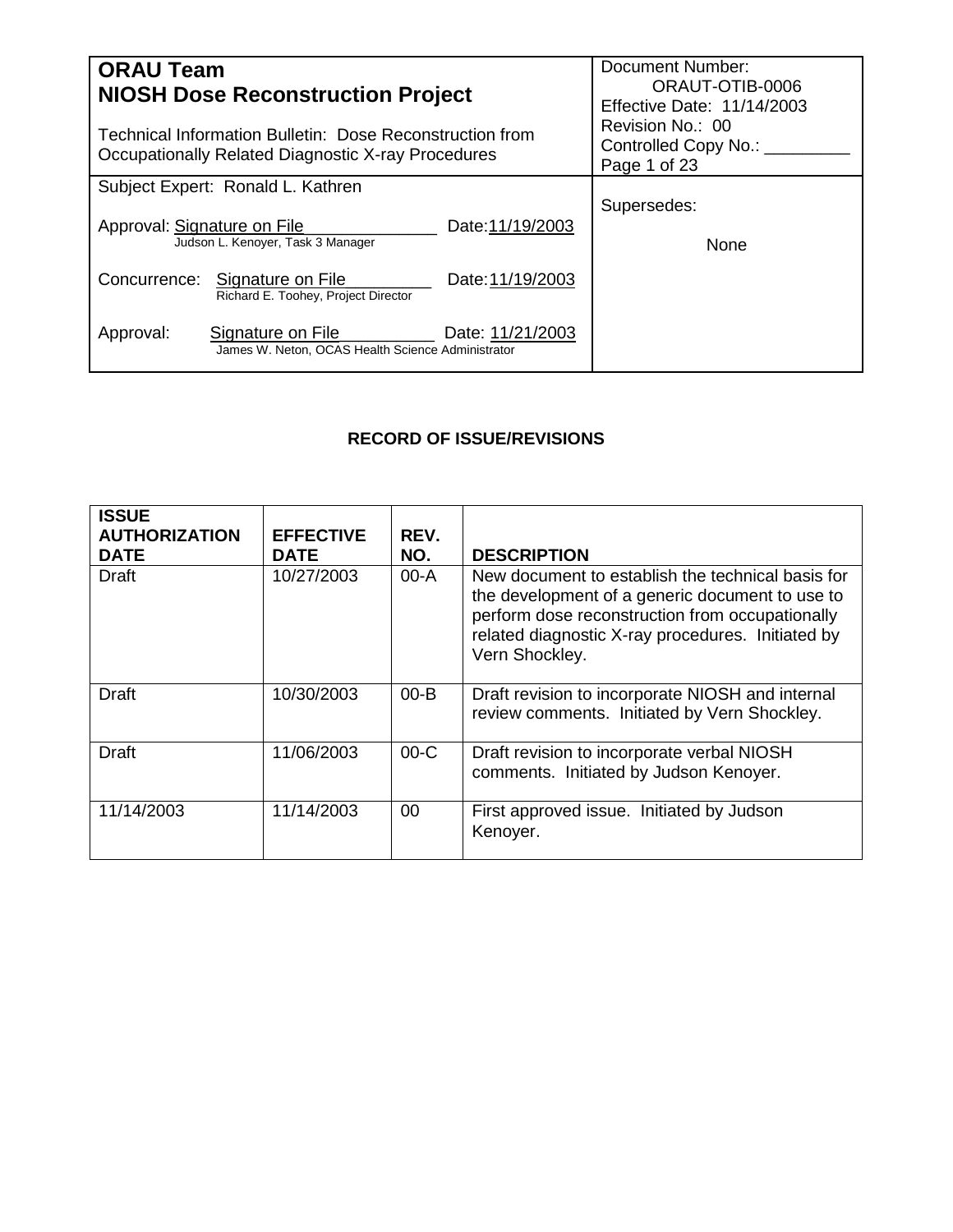# **ACRONYMS AND ABBREVIATIONS**

| cm             | centimeter                                                             |
|----------------|------------------------------------------------------------------------|
| DF             | dose conversion factor                                                 |
| <b>EEOICPA</b> | Energy Employees Occupational Illness Compensation Program Act of 2000 |
| <b>ESE</b>     | entrance skin exposure                                                 |
| Gy             | gray                                                                   |
| <b>HVL</b>     | half value layer                                                       |
| <b>ICRP</b>    | International Commission on Radiological Protection                    |
| <b>ICRU</b>    | International Commission on Radiological Units                         |
| <b>IREP</b>    | Interactive RadioEpidemiological Program                               |
| kVp            | Peak Kilovoltage, applied kilovoltage                                  |
| lat            | lateral                                                                |
| mA             | milliampere                                                            |
| mAs            | milliampere-second                                                     |
| mm             | millimeter                                                             |
| <b>NCRP</b>    | <b>National Council on Radiation Protection</b>                        |
| <b>NIOSH</b>   | National Institute for Occupational Safety and Health                  |
| <b>PA</b>      | posterior-anterior                                                     |
| <b>PFG</b>     | photofluorography                                                      |
| R              | roentgen                                                               |
| <b>RMS</b>     | root mean square                                                       |
| <b>SID</b>     | source to image distance                                               |
| <b>SSD</b>     | source to skin distance                                                |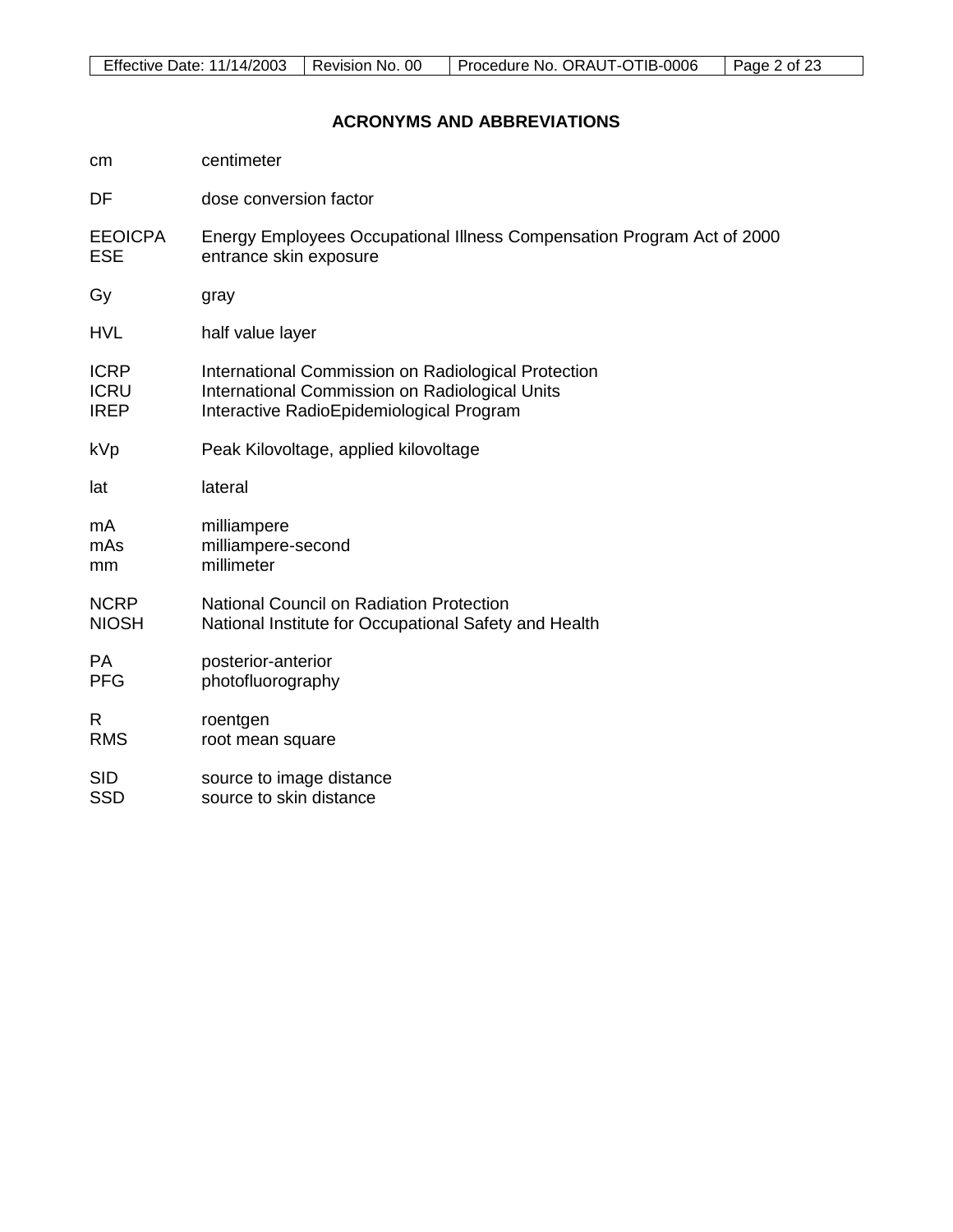### **DOSE RECONSTRUCTION FROM OCCUPATIONALLY RELATED DIAGNOSTIC X-RAY PROCEDURES**

Ronald L. Kathren, Vernon E. Shockley, Elyse M. Thomas, and Timothy D. Taulbee

#### **1.0 Introduction**

An additional contribution to occupational radiation exposure of workers may be from medical diagnostic x-ray procedures that are imposed upon the worker as a condition of employment. Although clearly occupationally related, the dose from these exposures was typically not measured nor was it considered or included as a part of the overall occupational exposure of the employee. With the passage of the Energy Employees Occupational Illness Compensation Program Act of 2000 (EEOICPA), diagnostic medical x-rays administered in conjunction with routine or special physical examinations required as a condition of employment are recognized as a valid source of occupational exposure and are to be included in the determination or reconstruction of the dose to the worker. Unlike occupational exposures incurred during normal work processes, diagnostic medical x-ray exposures were not monitored, necessitating reconstruction of the doses acquired in this manner.

The EEOICPA is codified in 42 United States Code 7384-7385 and provides compensation for workers and former workers in the nuclear weapons production programs of the U.S. Department of Energy and predecessor agencies (DOE) who have been diagnosed with cancer providing that the cancer was "at least as likely as not" to have been attributable to the occupational dose acquired while working in the DOE programs. To enable this determination to be made, the National Institute for Occupational Safety and Health has been charged under the provisions of Title 42, Code of Federal Regulations, Part 82, with developing dose reconstruction methods and with applying the doses to determined the probability of causation -- i.e. the likelihood that the cancer was attributable to the occupational radiation exposure incurred by the worker. Of necessity, this requires knowledge of specific organ doses. Accordingly, a comprehensive guidance document for external dose reconstruction has been developed to assist qualified health physicists in implementation of the EEOICPA (OCAS 2002). This report supplements and expands upon the guidance provided in the OCAS document by providing more specific and detailed methodology for dose reconstruction from diagnostic medical x-rays that were sustained by workers as a condition of employment, and provides the technical basis for dose reconstruction in the absence of specific dose measurements or records of technique factors. The additional guidance provided in this report is needed because of the paucity of available technical data and records specific to medical diagnostic exposures experienced by workers in the DOE weapons program

### **2.0 Technical Factors Affecting Diagnostic X-Ray Dosage**

A number of factors determine the dose to the patient from a diagnostic x-ray procedure. For a more or less standard medical radiographic (i.e. diagnostic) unit with a tungsten target (anode) and focal spot of 1-2 mm, these include the basic machine settings used for the exposure, viz. the applied kilovoltage of the beam (kVp, also known as peak kilovoltage or kilovolt peak), beam current (mA), and time of exposure, distance, waveform, amount and kind of filtration used, collimation or use of diaphragms, tube housing characteristics, the type and speed of the film, development procedure, screens, grids and the size of the patient. While the list of factors enumerated looks formidable, in the absence of direct measurements of the beam itself, which are rarely available, the dose to the patient can be estimated with a reasonable degree of accuracy with knowledge of only the three basic machine parameters: applied kilovoltage, current, and time, along with filtration, collimation and waveform characteristics. The implications of these factors insofar as patient dose is concerned are briefly discussed below.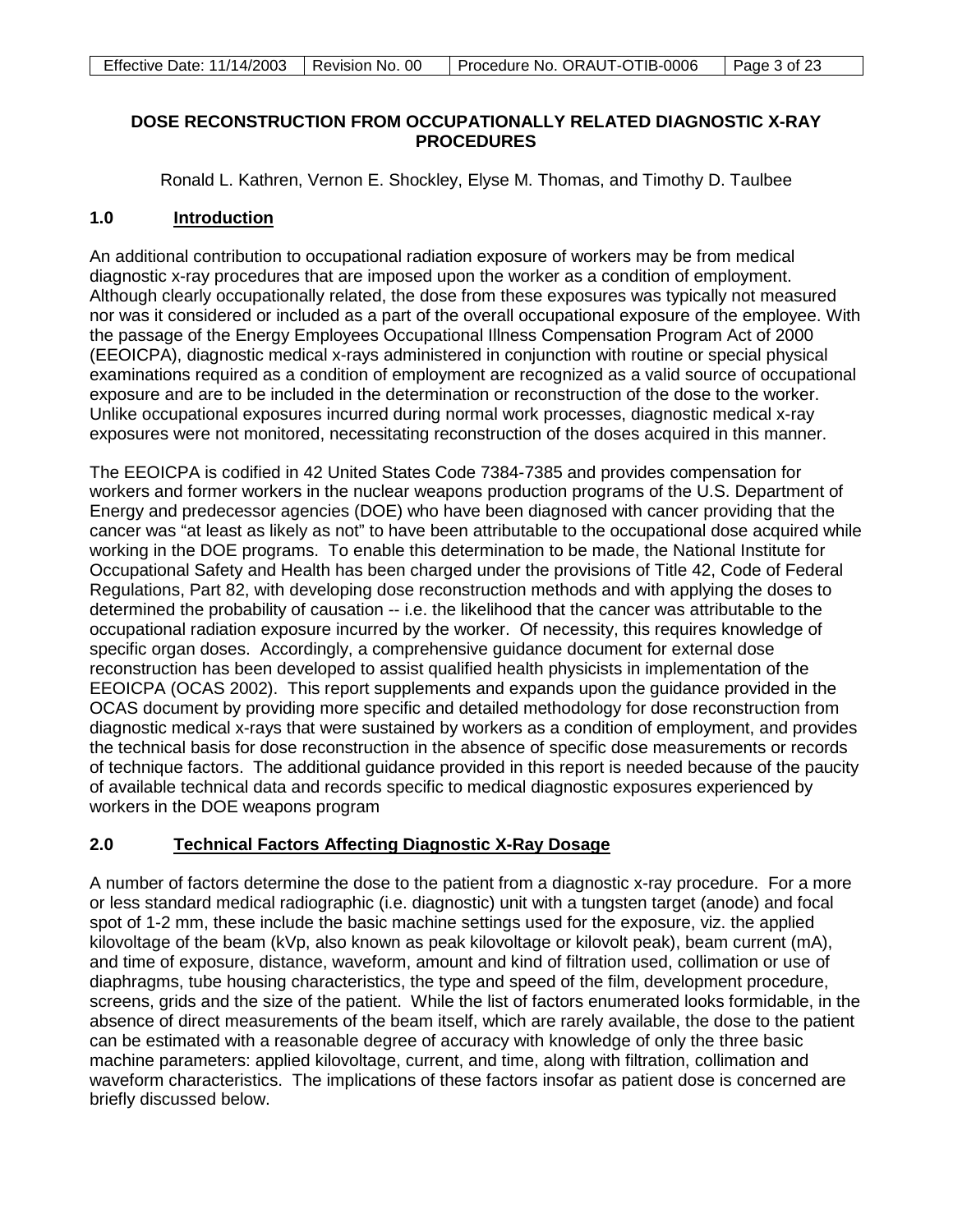|  | Effective Date: 11/14/2003   Revision No. 00   Procedure No. ORAUT-OTIB-0006   Page 4 of 23 |  |
|--|---------------------------------------------------------------------------------------------|--|

# **2.1 APPLIED KILOVOLTAGE AND FILTRATION**

The energy of the x-ray beam is determined by the applied kilovoltage and the filtration, and is sometimes referred to as beam quality. X-rays, as produced in a typical medical x-ray tube, are bremsstrahlung produced when electrons from the cathode are accelerated into the anode as a result of the potential difference or applied kilovoltage between the two electrodes. As such, x-rays from a medical x-ray tube are a distribution or spectrum of energies ranging from zero to the applied kilovoltage, which refers to the potential between the anode and cathode of the tube. For a typical unfiltered x-ray spectrum, the average energy is about one third of the peak or maximum x-ray energy, or applied kilovoltage. Hence most of the x-rays produced are very much lower in energy than the applied kilovoltage of the beam, and thus are attenuated by the torso or other portion of the body being radiographed and never reach the film. These x-rays are of little value in radiography but contribute significantly to patient dose.

To reduce the dose to the patient, filtration in the form of a specified thickness of absorbing material is added to the beam. This has the net effect of absorbing a large fraction of the lower energy x-rays that are of little or no value in making the radiograph while allowing a greater fraction of the more energetic and radiographically useful x-ray photons to pass. In this manner, the dose to the patient is significantly reduced while at the same time radiographic quality may be enhanced. A filtered x-ray spectrum has a correspondingly higher average energy than before it was filtered, although the photon fluence rate is much reduced. Such a beam is said to have been hardened. A corollary to this filtration technique is to use a higher applied kilovoltage, and filter the beam relatively heavily to eliminate most of the low energy radiographically useless photons from reaching the patient.

Beam energy is specified in terms of quality, or hardness, which in turn may be specified in terms of the half value layer (HVL) in aluminum. Unfortunately, this parameter is seldom available, and even if known is of limited value, in part because it does not specify the maximum energy of the beam or its true quality, since as the HVL measurement is made, the absorbers act as filters and the beam is further hardened. Thus the first HVL is always smaller than the second HVL beam, which in turn is smaller than the third, and so forth. A useful although rarely available measure is the homogeneity factor, which is simply the ratio of the first and second HVLs. Since the first HVL is always the smallest, the homogeneity factor will always be  $< 1$ , and the closer it approaches unity, the more closely the beam approximates a monoenergetic photon beam whose energy can be determined from the HVL. What is most commonly, although not always, available, is the kVp of the machine and the external or added filtration. All x-ray tubes have so-called inherent filtration, which is the window or port of the x-ray tube. In medical diagnostic units, the window or beam port through which the useful beam emerges is purposely made very thin, typically equivalent to 0.5 mm Al in attenuation, and hence provides little beam hardening.

Although the benefits of filtration with respect to improved radiographic images were known and understood as early as March 1896, within months of the discovery of x-rays (Magie 1896), initially diagnostic radiographs were made with no added filtration. Recommendations, albeit not specific as to thickness, were put forth in 1937 by the International Committee for Radiological Units which specified aluminum filters for x-rays of 20 to 120 kVp which incorporated the diagnostic x-ray energy range (ICRU 1937). This was consistent with, although not as specific as, the 1936 recommendation of the U.S. Advisory Committee on X-Ray and Radium Protection, the forerunner of the NCRP, which called for total filtration 0.5 mm of Al equivalent for radiographic installations, and 1 mm Al for fluoroscopy (NBS 1936). Generally, manufacturers of radiographic x-ray tubes complied with this standard, and medical radiographic tubes in use in the 1940's typically had inherent filtration of 0.5 mm Al (Morgan and Corrigan 1955, pp. 308-310).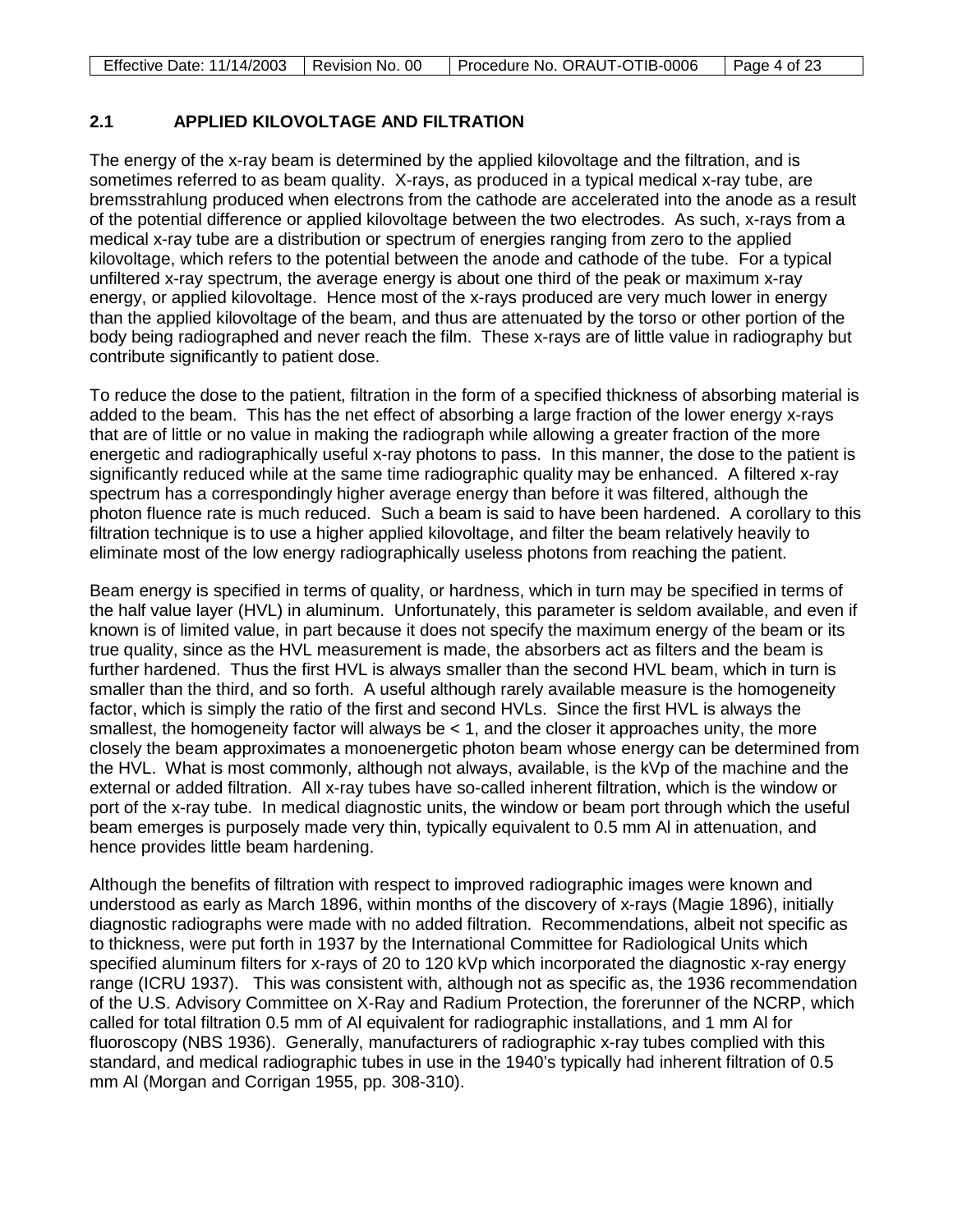| Effective Date: 11/14/2003   Revision No. 00 | Procedure No. ORAUT-OTIB-0006 | Page 5 of 23 |
|----------------------------------------------|-------------------------------|--------------|

Typical external or added filtration in the 1940's ranged from none to 1 mm Al. In 1949, the NCRP recommended 1 mm of added Al filtration for radiographing thick parts of the body such as the chest in 1949 and this thickness was in use during World War II in 100 mA units in larger military hospitals, and hence presumably at the various Manhattan District sites which were under the aegis of the U.S. Army (Olson, Trask and Dessent 1966). Subsequently, recommended thicknesses were increased not only for patient protection but for improved radiographic image quality; in 1955, the NCRP recommendation for diagnostic x-ray units called for 2 mm total Al filtration for new machines (NBS 1955), the filtration increased again to 2.5 mm by the 1960's for medical diagnostic units operating above 70 kVp (NCRP 1968). For machines already in operation, these recommended filter thickness might not have been utilized for some time after the date of the recommendation.

The relationship of beam intensity<sup>[1](#page-4-0)</sup> to applied kVp and to filtration is complex and to some extent is machine specific and hence is best determined empirically. However, in the absence of empirical data for a specific machine, adequate contemporary empirical and theoretical data exist upon which to determine within a reasonable degree of uncertainty, the machine output. Additional filtration reduces the entrance skin exposure<sup>[2](#page-4-1)</sup> (ESE), generally in an exponential manner. For a typical single phase half, full or self rectified machine operating in the diagnostic range of 80 –100 kVp, each additional mm of Al filtration will effect a reduction of about 40 per cent in the ESE (Trout et al. 1952; Taylor 1957). The approximate intensity reduction afforded by any thickness of Al filtration can thus be determined by the following exponential equation:

 $I =$   $\text{Ioe-0.5t}$ 

or

$$
\ln (I/I_0) = -0.5 t
$$

in which t is the thickness of Al, in mm, and I and Io are the beam intensities with and without the filter, respectively. In the absence of specific measurements or empirical data, this correction can be applied to determine the effect of filtration on beam intensity, and is consistent with the guidance put forth in OCAS-IG-001 Revision 1 (2002).

Similarly, increasing the kVp will increase the beam intensity or exposure rate. This can be calculated using Kramer's rule, but such calculations are difficult, complex and time consuming, even with high speed computers, and are at best approximations. However numerous empirical studies of beam intensity as a function of kVp have been carried out over the years and provide ample credible evidence to show that for a given amount of filtration, increasing the applied kVp will increase the beam intensity according to the 1.7 power of the applied kilovoltage (Handloser 1951; Trout et al. 1952; Kathren 1965; Cameron 1970). In the absence of specific measurements or empirical data, this function can be applied to determine the effect of applied kilovoltage on beam intensity, and is fully consistent with the OCAS guidance document (OCAS 2002).

<span id="page-4-0"></span> $\overline{\phantom{a}}$ 1 As used herein, beam intensity refers to the output of the machine in terms of exposure in the special sense per mAs. Exposure in the special sense is referenced to ionization in air and as such is not a dose quantity.

<span id="page-4-1"></span> $2\text{ }T$  Throughout this document, italics will be used to differentiate exposure in the special sense from exposure in the general sense. Thus *exposure* refers to exposure in the special sense. A brief discussion of exposure in both the general and special sense can be found in numerous publications, including NCRP Report 82 (1985) and ICRU Report 60 (1998). It is important to note that the definition and application of the quantity exposure and its concomitant unit the roentgen have undergone several important modifications over the years, which have been documented throughout the literature.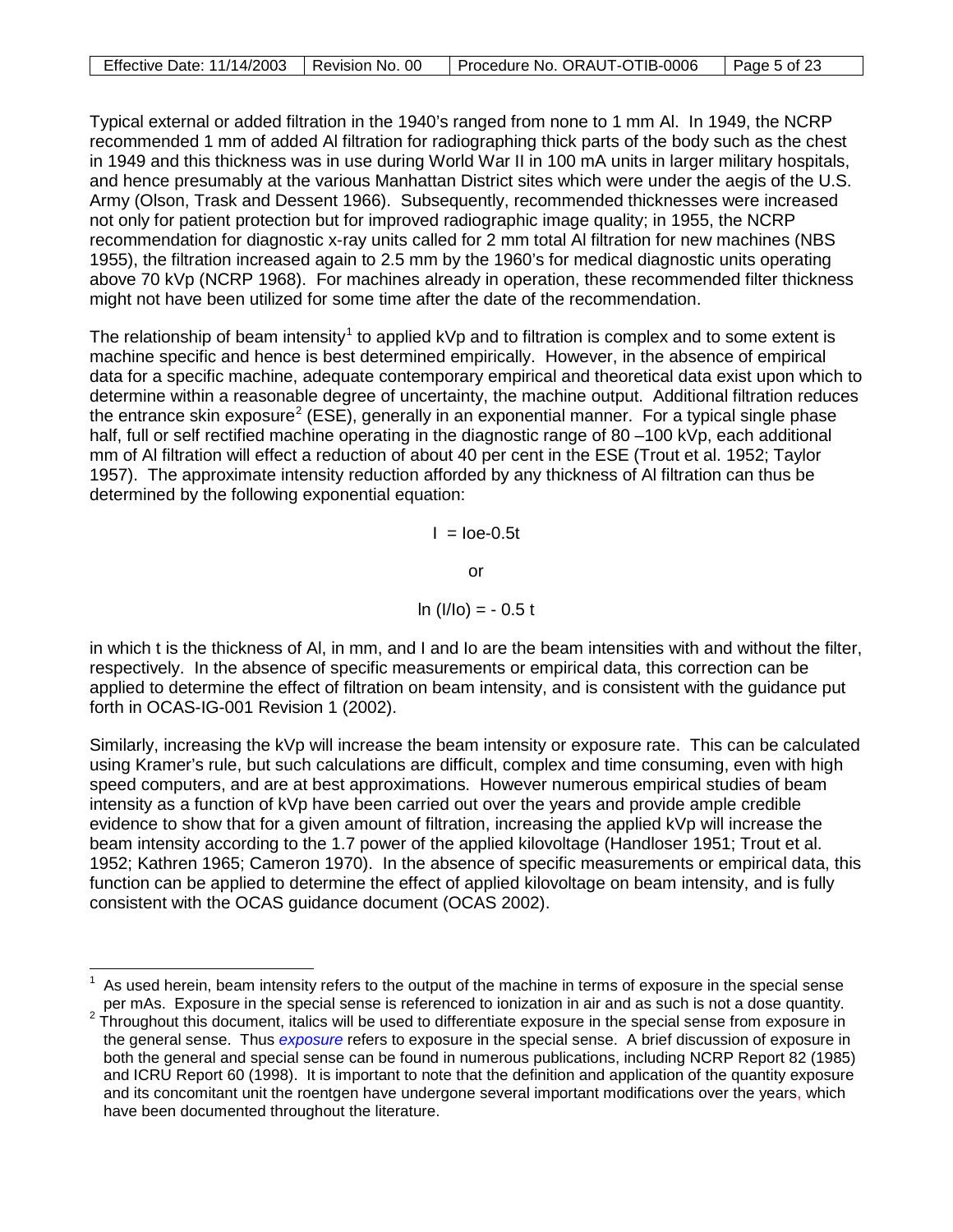| Effective Date: 11/14/2003   Revision No. 00 | Procedure No. ORAUT-OTIB-0006 | $\vert$ Page 6 of 23 |
|----------------------------------------------|-------------------------------|----------------------|

It should be noted that the effects of filtration and kVp tend to offset one another; addition of filtration reduces the exposure or dose per mAs, while increasing the kVp increases the exposure and dose per mAs. Higher kVp radiographic techniques typically require shorter exposures in terms of mAs, and the dose reduction from additional filtration at the recommended level more than offsets the additional dose from using increased kVp. However, there is not a direct correspondence or proportionality between the effects of filtration and kVp.

# **2.2 CURRENT AND EXPOSURE TIME**

Diagnostic x-ray exposures are typically specified in terms of milliampere-seconds (mAs), the product of x-ray tube current and the exposure time. Other factors being equal (e.g. kVp, filtration, film, development and screen combination) radiation exposure is thus proportional to the number of mAs. The current in an x-ray tube refers to the number of electrons accelerated across the evacuated volume of the x-ray tube, flowing from the cathode to the anode. For a given applied kilovoltage, the number of x-ray photons produced, and hence the exposure, will at least in theory be directly proportional to the x-ray tube current, and indeed this is and has been historically true for most medical radiography units over their designed tube current range. Thus, in the absence of measurements or other data or information to the contrary, it is reasonable and consistent with long standing radiographic practice (Sante 1946) to assume linearity of beam intensity and hence patient dose with tube current.

Exposure time refers to the time that the beam was on or the machine was producing x-rays and is, for all practical purposes, linear with exposure. To avoid or minimize image blurring from the beating heart, exposure time was minimized, and the current concomitantly and proportionately increased to obtain the desired exposure in terms of mAs. However, from a dose reconstruction standpoint, it should be noted that earlier medical radiographic units were equipped with mechanical timers whose accuracy was not as good as the electronic timers used on later model apparatus. Gross bias errors in timer accuracy are unlikely in that these would result in over- or underexposure of the radiograph and so would be quickly detected and corrected. More subtle are small random errors, which might produce uncertainties of perhaps + 20 per cent in the exposure.

Chest photofluorography, which resulted in very much greater patient doses from a diagnostic procedure, was used sporadically until as late as the early 1960's. Photofluorography used a smaller film (4 x 5 inches), a smaller SSD (42 inches), and both a higher kVp and typically a several fold greater exposure in terms of mAs. Exposure was regulated by photometers, which utilized the exposure to the film to determine the time of exposure.

# **2.3 DISTANCE**

X-ray beam intensity is a function of distance from the target, approximating inverse square at large distances from the tube. Radiographic chest films were taken at a standard source to image distance (SID) of 72 inches; the source refers to the focal spot of the tube and the image to the plane of the film. The distance to the patient, sometimes expressed in terms of the source to skin distance (SSD), is somewhat smaller since the patient is positioned between the source and the film cassette and hence, the entrance skin exposure (ESE) to the patient is somewhat greater than the exposure at the plane of the film. In addition, patient attenuation would further reduce or attenuate the number of photons reaching the film. To compensate for the increased attenuation provided by a larger patient, x-ray technicians would sometimes increase the beam settings for a large patient, or, if the machine was so equipped, might use a high speed Bucky diaphragm, likely with a somewhat higher kVp. It thus may be appropriate for an individual dose reconstruction to increase the ESE or skin entrance kerma for a large or stout patient. Based on standard contemporary techniques (Picker 1941; Fuchs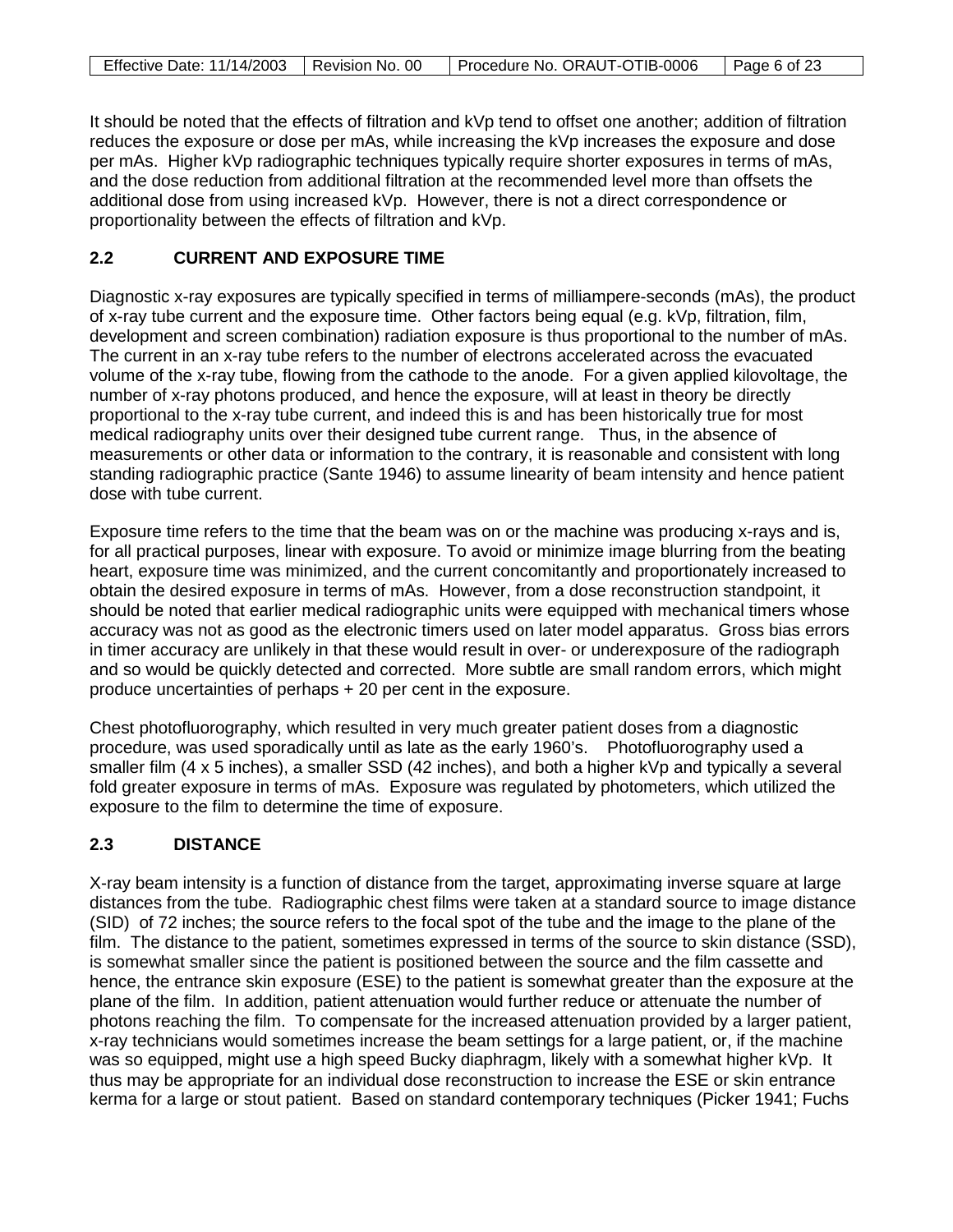|  | Effective Date: 11/14/2003   Revision No. 00   Procedure No. ORAUT-OTIB-0006   Page 7 of 23 |  |
|--|---------------------------------------------------------------------------------------------|--|

1958; Cahoon 1961) for patients with a chest thickness of 25-27 cm, an increase of +50 % from the ESE to the average patient should be sufficiently conservative; for still larger patients, a factor of 2 would be appropriate. The average worker chest size is taken to be 22-24 centimeters.

# **2.4 COLLIMATION AND WAVEFORM CHARACTERISTICS**

Among the other factors that potentially affect patient dose are collimation and waveform. X-ray waveforms are of three types: half wave rectified, which is almost never seen; full wave rectified, which is typical of virtually all medical radiographic units, and constant potential. A half wave rectified machine produces 60 half sinusoidal shape pulses of x-rays per second, each with a duration of 1/120 of a second. A full wave rectified machine produces 120 half sinusoidal pulses of x-rays per second, each with a duration of 1/120 second. Thus, for a given setting of kVp and mA, the intensity of the beam from a half wave rectified machine will be half that of the beam from the full wave rectified type. A constant potential machine produces a more or less steady (i.e. unpulsed) output of x-rays and has a somewhat greater beam intensity – approximately 10 per cent – as compared with a full wave rectified machine operating at the same kVp and mA.

Collimation refers to the size of beam. Early, the philosophy was to use a fairly large aperture (i.e. limited collimation) to ensure that the entire area of interest was included in the radiograph. Subsequently, because of patient protection concerns, beams were collimated such that the smallest beam consistent with the area of interest was used, thereby limiting the area of the patient exposed, and, in the case of chest radiography, minimizing dose to organs such as gonads, thyroid, and gastrointestinal tract. A practical check of collimation can be made by reference to the radiograph; a well collimated beam will leave a small unexposed area or penumbra effect at the edges of the radiograph, while a poorly collimated beam will produce a radiograph that is exposed all over its area. Beam diameter limiting cones were used in radiography during the 1940's and beyond to improve radiographic image quality by reducing scatter (Glasser et al. 1944, p. 136) and were sometimes equipped with an Al filter, 1 mm in early years and thicker later on. Wochos et al. (1979) analyzed the 1972-1975 Nationwide Evaluation of X-Ray Trends (NEXT) data and found that at some facilities, primarily Internal Medicine and Medical GPs, the beam area to film area ratio could be as high as 2.0. Wochos et al.l (1979) also noted that the beam area to film area was significantly lower at hospitals and radiology facilities, where more routine diagnostic x-rays were conducted. To ensure claimant favorability, the beam area to film ratio of 2.0 should be used in the absence of information to the contrary with respect to collimation. This ratio would be achieved by an additional 3 inches of exposure or extension of the beam in all directions around a 14"x17" standard radiographic film.

In the absence of measurement data, the beam size at any distance from the tube can be approximated, assuming no external collimation or coning, by the application of geometry, if the size of the beam port and the effective depth of the focal spot are known or can be assumed. If these two data are known, the diameter of an uncollimated beam without a cone would, at the location of the patient, be approximately equal to the SSD times the ratio of effective depth to the beam port diameter. Typically, beam apertures or port diameters did not exceed two inches. The effective depth of the focal spot, however, was more variable and typically six inches or so, giving a ratio of about one-third. Thus, for a patient undergoing a standard PA chest procedure, the SSD is about 153 cm, and the beam diameter would correspondingly be 51 cm or about 20 inches, which is consistent with what was observed by Wochos et al.(1979).

In early years of operation (pre-1970), x-ray beam or scatter measurement data, techniques, or beam port information may not be available to estimate the collimation of the x-ray beam. Feldman et al. (1957) noted wide variation in their review of x-ray dose literature in 1957. Through measurements, Feldman et al. (1957) noted a factor of 10 increase in the gonadal dose when no external collimation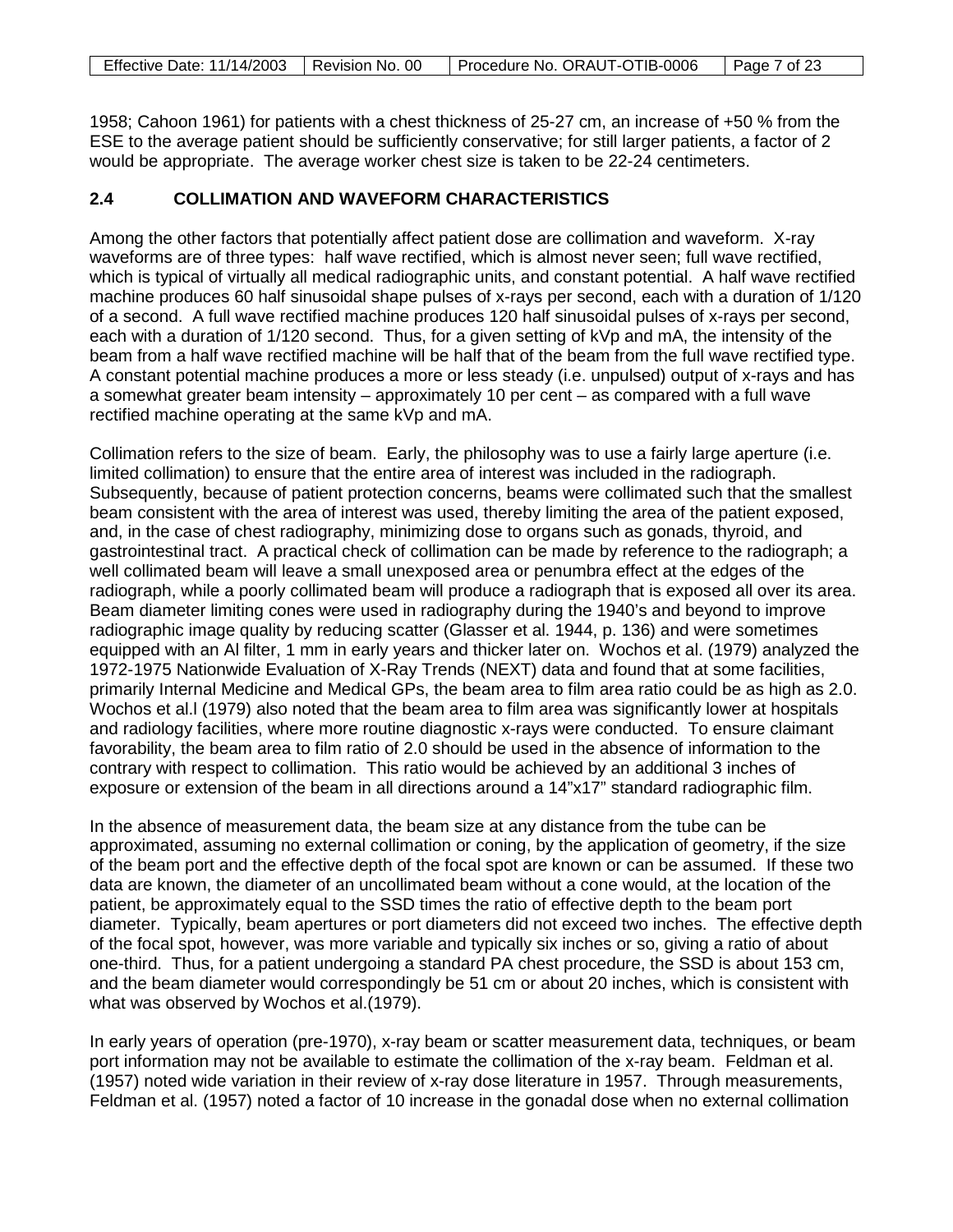|  | Effective Date: 11/14/2003   Revision No. 00   Procedure No. ORAUT-OTIB-0006 | $\vert$ Page 8 of 23 |
|--|------------------------------------------------------------------------------|----------------------|

was used. Lincoln and Gupton (1957) also noted that the gonadal dose varied by a factor of 5 among the eight x-ray facilities at Oak Ridge. Webster and Merrill (1957) discussed the effects of cone size and centering on the gonadal dose, and concluded that filtration, kVp, and the smallest possible cone size were most important to reduce the gonadal dose.

Due to the reported variation in the literature and measurement data on the effects of collimation, the claimant favorable assumption of no external collimation of the primary beam should be used when measurement data, technique, or other information to describe the collimation are not available for xrays taken prior to 1970. This is based on the following claimant favorable assumptions and professional judgment:.

- 1. In the late 1950s, there was significant research into the gonadal dose and the reasons for the observed variation in dose. This research described the effects of filtration, collimation, and centering. By the early 1960s, techniques were being modified incorporating additional collimation. While these techniques were likely fully incorporated at most DOE facilities by 1965, to allow for the possibility that some smaller facilities might not have had the resources to update their equipment and to be claimant favorable, the year 1970 was selected.
- 2. In 1968, the National Council on Radiation Protection and Measurements (NCRP) in Report 33 updated their guidance on medical x-ray protection. While many DOE facilities had probably already incorporated the guidance in this report, some smaller facilities might not have incorporated the guidance by 1968. To ensure that these facilities were in fact in conformance with the 1968 recommendations, an additional two-year period was added.
- 3. By the late 1950s, reports in the literature of most of the surveys of medical x-ray facilities revealed low gonadal doses, indicating adequate collimation. A few surveys clearly indicated the use of collimation was limited. Of the eight surveyed facilities at Oak Ridge, only one (13%) had a moderately high male gonadal dose (5 mrad). All of the other facilities, the male gonadal dose was less than 2 mrad. Variation between the other facilities appeared to be the result of differences in the use of filtration and cone size. Since most facilities were using some form of collimation by the late 1950s, by the mid 1960s most, if not all, facilities were probably using some form of collimation. Since references as to when all facilities were using adequate collimation were not found, professional judgment was used to estimate this time period to be the mid 1960s. To fully assure claimant favorability, this assumption has been further expanded by 5 years to 1970 to allow for the uncertainty in professional judgment.

### **2.5 SCREENS, GRIDS, AND OTHER FACTORS POTENTIALLY AFFECTING PATIENT DOSE**

A number of other factors also affect the x-ray exposure required to obtain a proper radiograph and hence the dose to the patient. However, knowledge of these factors is unnecessary for dose reconstruction purposes if beam measurements are available or if the primary machine characteristics of applied kilovoltage (kVp), time and current (mA) are known along with the amount of primary beam filtration, although they can be used as additional confirmation of the applicability of the reconstructed dose. Hence, for completeness, only brief mention will be made of these factors, which are: tube housing, type and speed of the film, development procedure, screens, and grids.

X-ray tubes used for diagnostic radiography are typically enclosed in a protective lead tube housings with the primary beam brought out through a port or window in the side of the housing. Although some reduction of the dose to the patient is achieved, largely through elimination of scattered radiation and improved collimation, this so-called diagnostic tube housing is primarily for the purpose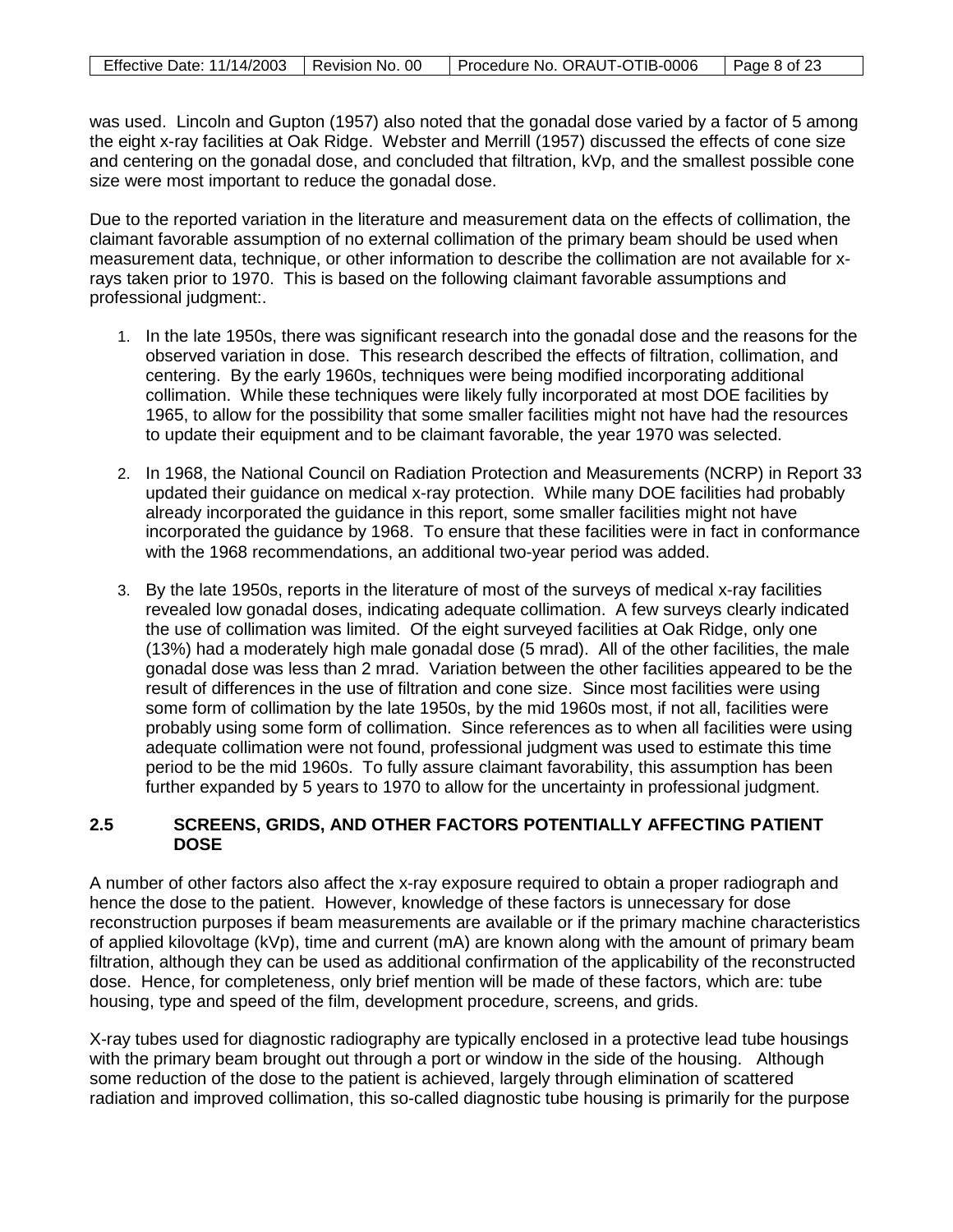| Effective Date: 11/14/2003   Revision No. 00 | Procedure No. ORAUT-OTIB-0006 | l Page 9 of 23 |
|----------------------------------------------|-------------------------------|----------------|

of protection of the operator and unexposed x-ray film and nearby individuals other than the patient. The issue is moot, however, since virtually all x-ray tubes used to x-ray the DOE weapons worker cohort have been equipped with protective tube housings, which limited leakage to  $< 0.1$  R/hr at one meter from the tube.

The exposure needed for a suitable diagnostic radiograph is in some measure a function of film speed and development. So called fine grain emulsions produce a superior radiographic image but require additional exposure as compared with so called fast films, which typically have a larger grain size. Underdevelopment of films will also require additional exposure to achieve satisfactory radiographic quality. Intensifying screens are used within the cassette to intensify the radiographic effect and thereby effectively increase film speed and reduce patient dose. Film speeds have typically increased since the 1940's and reduced patient doses appreciably, perhaps by half. Grids, specifically the Potter Bucky diaphragm (also more or less colloquially known as a Bucky) are sometimes utilized for thick section radiography, but rarely used for chest radiography except with very large patients. In any case, the above are all factored into the technique (i.e. kVp, mA) that is used and except in rare instances and a virtually complete absence of other data, are not of importance in dose reconstruction.

### **2.6 SUMMARY AND APPLICATION OF TECHNICAL FACTORS**

For convenience and possible application to cases in which other and more suitable data are not available, or for generic use, the effect of various technical factors has been tabulated below in Table 2.6-1. Samples of technique factors are represented in Table 2.6-2.

| <b>Parameter</b>    | <b>Units</b> | <b>Relationship with intensity</b>                     |
|---------------------|--------------|--------------------------------------------------------|
| Applied voltage     | <b>kVp</b>   | Intensity proportional to 1.7 power of kVp             |
| Tube current        | mA           | Linear                                                 |
| Exposure time       | s            | Linear                                                 |
| Filtration          | mm Al        | Intensity decreases by ~40% for each additional mm     |
|                     |              | Al                                                     |
| Patient Size (chest | 25-27 mm     | Dose increased by factor of 1.5                        |
| thickness)          | $>27$ mm     | Dose increased by factor of 2                          |
|                     |              |                                                        |
|                     |              |                                                        |
|                     |              |                                                        |
| <b>Distance</b>     | d            | Approximately inverse square relationship (1/d2) holds |
|                     |              | for distances $>$ about 30 cm from target              |
|                     |              |                                                        |
| Uncertainty         | ± 30%        | Assumes all errors are positive, +30% should be used   |

Table 2.6-1. Relationship of Beam Intensity and Various Technical Factors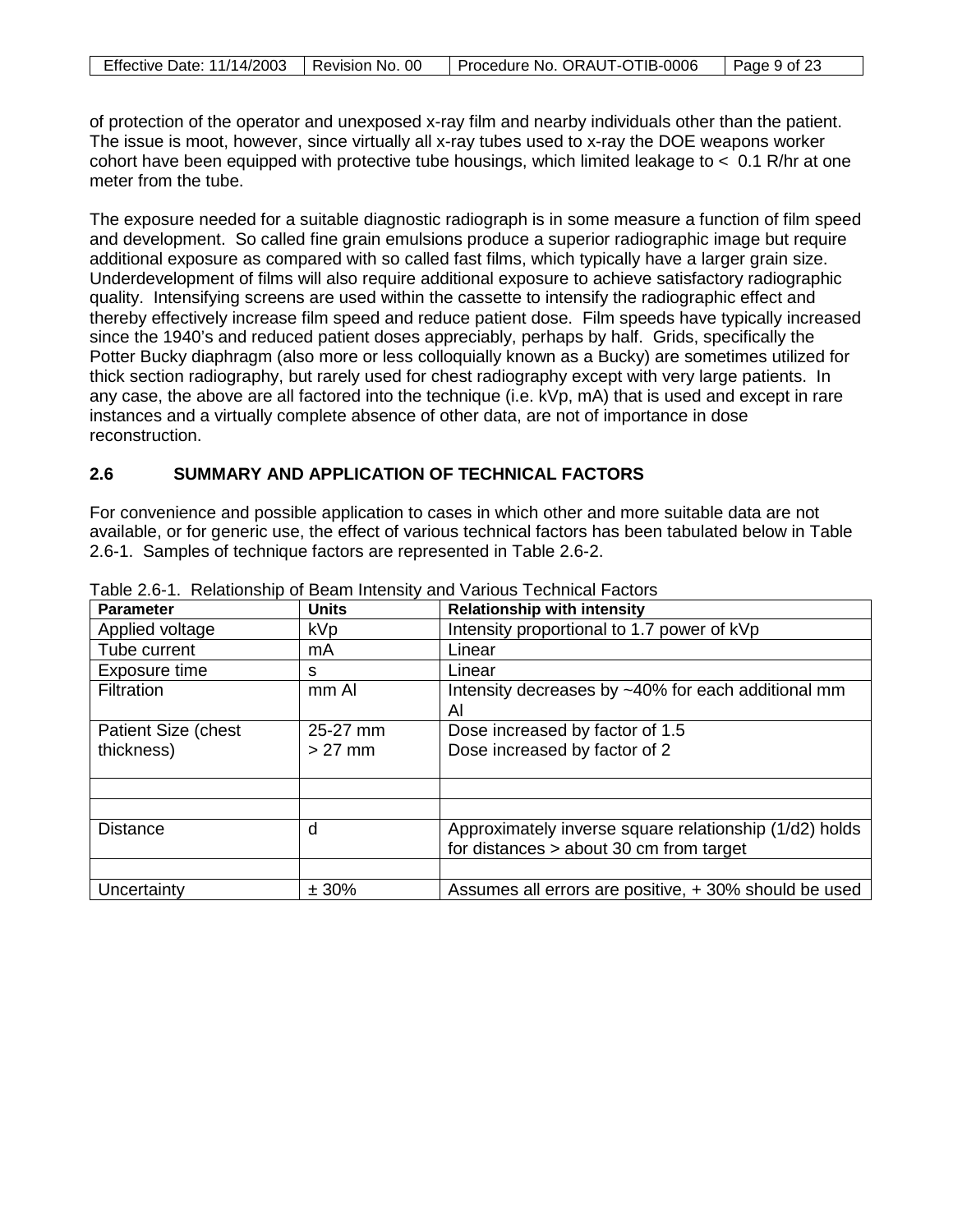| <b>Machine</b>         | View      | Current (mA) | Voltage (kVp) | <b>Exposure time (sec.)</b> |
|------------------------|-----------|--------------|---------------|-----------------------------|
| Type II                | PAa       | 300          | 110-120       | 1/30                        |
| Type III               | <b>PA</b> | 300          | 120           | 1/40                        |
| $T$ <sub>V</sub> pe IV | <b>PA</b> | 300          | 120           | 1/40                        |

| Table 2.6-2. Samples of Technique factors used for different types of X-ray equipment. |  |  |  |  |  |  |  |
|----------------------------------------------------------------------------------------|--|--|--|--|--|--|--|
|----------------------------------------------------------------------------------------|--|--|--|--|--|--|--|

<sup>a</sup> PA indicates a posterior/anterior view, the average PA chest measures 26 cm. The average Lat. chest measures 34 cm.

#### **3.0 Reconstruction of Diagnostic Medical X-Ray Doses**

Not all workers were required to undergo medical diagnostic x-ray examinations as a condition of employment, and among those who were, the procedure was usually limited to a single PA chest film, although a lateral chest film might also be taken. Some workers were examined with chest photofluorographic units which produced a much greater dose than the standard PA radiograph. A very small fraction might have undergone lumbar spine or other specific procedures if there was a medical indication.

The incidence of defective films necessitating retakes is not known, but it is likely to have been very small, and certainly no more a few per cent and probably much less. Trout et al (1973) in their analysis of the rejection rate of chest radiographs obtained during the Coal Mine "Black Lung" program reported an average rejection rate of 3% among 67,000 radiographs. Retakes should serve as a signal to give special consideration to the evaluation of technique factors, and hence the resultant dose calculations. A retake in a very large individual might serve as a signal that the initial radiograph was taken with technique factor settings suitable for a smaller person, and that the second radiograph reflected an additional and larger dose. Retakes in African-Americans may signal that the initial exposure was too great, and indicative of an overriding of the standard or automatic technique factors because of a perception held by some x-ray technicians that African-Americans had greater bone density or other characteristics that required additional exposure. Similarly, retakes in females may be indicative of manually altered settings to increase beam intensity under the misimpression that additional exposure was required for women because of the larger amount of breast tissue. Unless machine settings have been recorded, it is impossible to determine whether the retake was necessitated by an arbitrary manual increase in machine settings to obtain a greater exposure. If machine settings are available, then an adjustment for the increased doses can be made using the data provided in Table 2.6-1. If machine settings are not available, then to ensure claimant favorability for African-Americans and women whose records indicate retakes, an upward adjustment of the organ doses from the first radiograph is indicated; increasing doses by a factor of two in these cases should more than compensate for the supposed additional exposure.

Diagnostic medical x-ray dose reconstruction is best accomplished when actual measurements of beam intensity are available. Use of actual measurement data is the simplest and most direct means of assessing diagnostic medical x-ray doses, typically requires few, if any assumptions, and has the least amount of uncertainty. Hence, use of actual measurement data, where available, is preferred for diagnostic medical x-ray dose reconstruction and should be used if available. Actual beam measurements are most likely to provide the most accurate estimates of organ doses.

X-ray output measurements are likely to be unavailable, particularly prior to about 1980. In the absence of suitable measurement data, medical diagnostic x-ray dose reconstruction can be accomplished using technique factors along with published output data that provide beam intensity per mAs as a function of kVp, filtration, and distance. The use of technique factors will typically require a number of assumptions, and these, of course, should be claimant favorable. If both measurement data and technique factors are unavailable or unknown, then dose estimates can be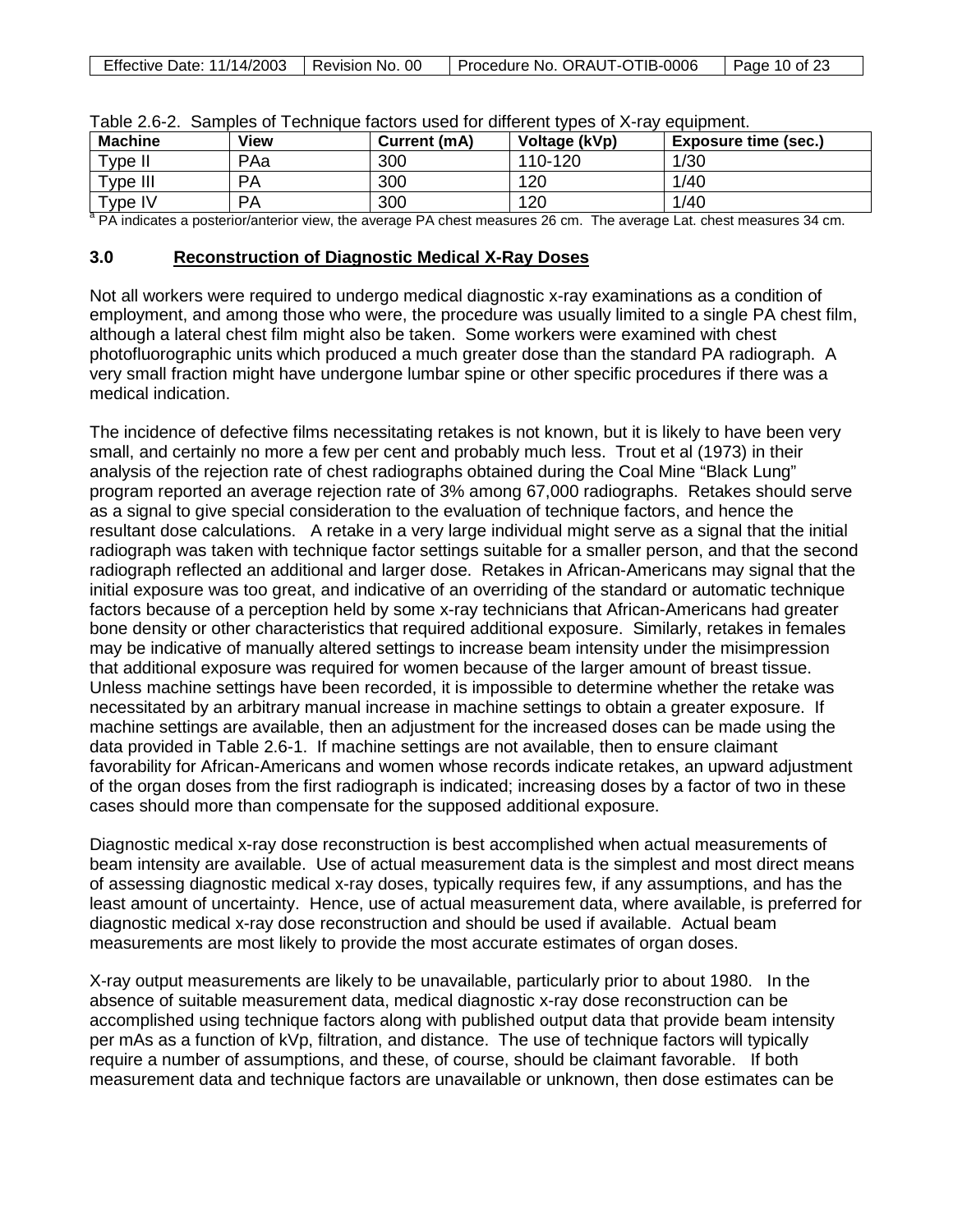| Effective Date: 11/14/2003   Revision No. 00 | Procedure No. ORAUT-OTIB-0006 | $\vert$ Page 11 of 23 |
|----------------------------------------------|-------------------------------|-----------------------|

made using the default values shown in Table 3.3-1. Use of default values is a last resort. Reiterating, the first choice should be to use actual beam measurement data when available.

# **3.1 RECONSTRUCTION WHEN MEASUREMENTS ARE AVAILABLE**

Although beam output measurements may typically be unavailable, diagnostic medical x-ray dose reconstruction using actual measurement data is the preferred method for determining the dose to the worker from this source, so much so that special effort to determine if such measurements have been made is justifiable. Beam output measurements are typically made in terms of exposure and are quantified in units of R, and depending on the measurement device and technique may have a wide range of uncertainty. The best measurements are those made with integrating ionization chambers designed for medical x-ray applications; until about 1970 or so, there were two such instruments in common usage and availability in the United States, the Victoreen R-meter, or Landsverk L series ion chambers. More recently, a wide variety of such instruments have become available. Measurements with R-meters and similar chambers, if properly done, have a high degree of reliability and a low degree of uncertainty. Generally, the uncertainty of properly done measurements in the energy region of interest should not exceed + 2 % of the measured value (Kathren and Larson 1969).

Other integrating devices such as film, TLD and pocket ionization chambers have also been used for beam output measurements. Measurements made with these types of dosimeters should be used with great caution. All are, to varying degrees, energy dependent, and correction for beam energy is a necessity. This requires knowledge of the x-ray beam energy and the response of the dosimeter as a function of energy. Typically, pocket ionization chambers provide the least reliable measurements with the greatest uncertainty, and results obtained with these devices are highly suspect and should be used with great caution. Film and TLD, if appropriately calibrated to the beam energy, can provide satisfactory measurements, albeit with a considerable degree of uncertainty. The widely used LiF TLDs, compared with higher Z phosphors and film, show relatively good energy and other response characteristics, and, if properly used can provide uncertainties similar to those of R-meters. Considerably greater uncertainty – perhaps on the order of several tens of a percent – may apply to film dosimeters. No specific uncertainty values can be provided here, as each film dosimeter and TLD system is different, and reference to the literature is necessary to determine the appropriate values for specific dosimeter systems.

Beam output measurements usually define or directly determine the ESE, or can be corrected to obtain a reasonable estimate of the ESE for a given procedure by using the generic intensity relationships shown in Table 2.6-1. The ESE will, of course be in units of R, which must be converted to kerma and then to organ dose. As discussed above, an exposure of 1R is typically taken to be equal to a kerma of 1 rad (10 mGy); actually, 1R is slightly less than 1 rad (10 mGy) of kerma, but the difference is small and making the numerical equivalence greatly simplifies the dose reconstruction as well as providing a small additional measure of claimant favorability.

Once the ESE has been converted to entrance kerma, doses to a number of different organs from various radiographic procedures can be obtained from tables A2 through A9 of ICRP Publication 34 (ICRP 1982). Use of these tables requires knowledge of the x-ray beam quality expressed in terms of the HVL in Al. If the kVp and filtration are known, HVLs can be estimated from the data given in Table A16 of ICRP Publication 34 (ICRP 1982, p. 77) or Table B.2 in NCRP Report No. 102 (p. 98). In general, the greater the kVp and filtration, the greater the HVL. If the actual beam quality is unknown, as is likely the case, to ensure claimant favorability a higher rather a lower HVL should be assumed. In the absence of actual data, recommended default values for beam quality are 2.5 mm Al HVL for radiographs taken prior to 1980, and 4.0 mm for radiographs subsequently. These values are likely overestimates of HVL and hence are claimant favorable.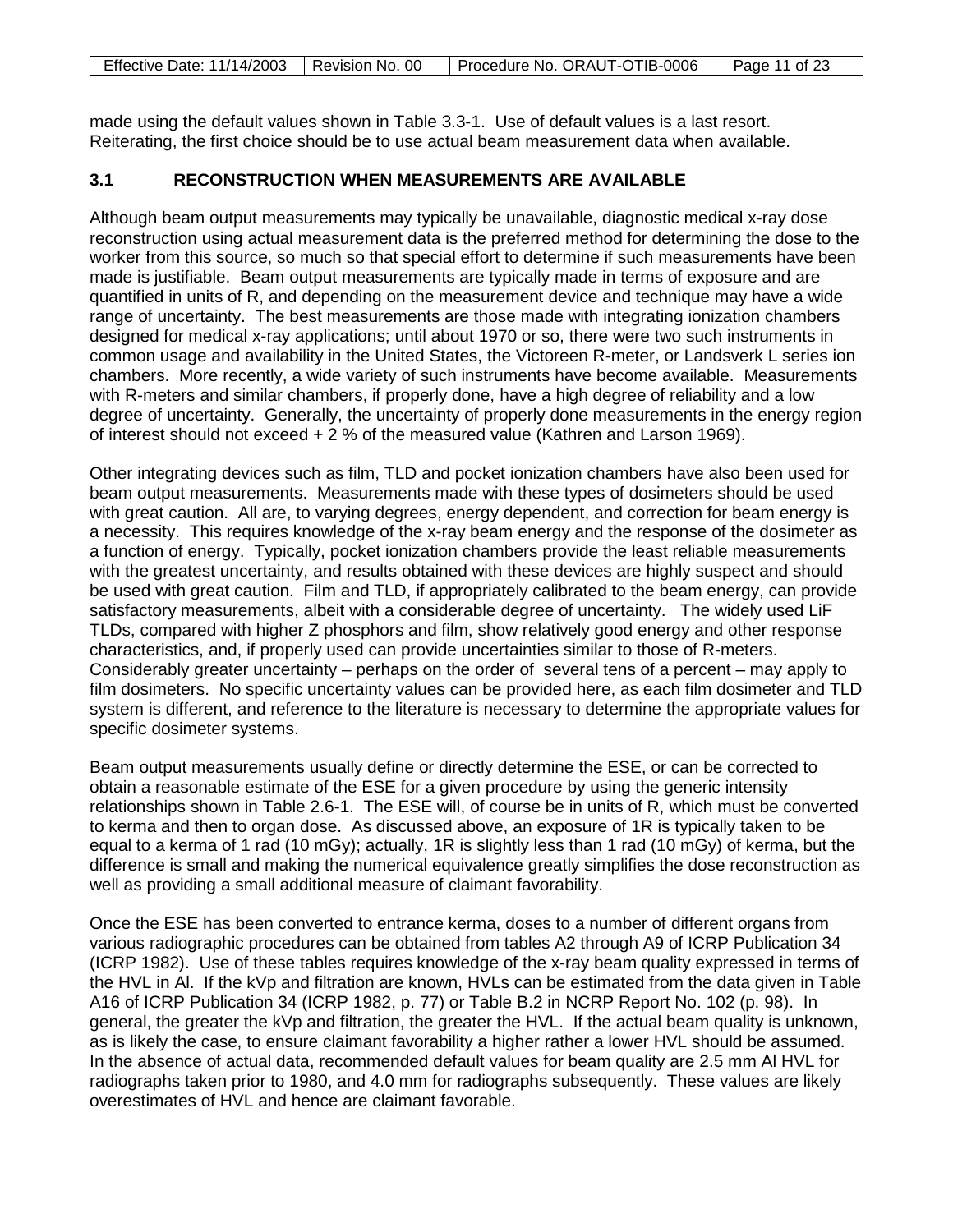| Effective Date: 11/14/2003   Revision No. 00 | Procedure No. ORAUT-OTIB-0006 | Page 12 of 23 |
|----------------------------------------------|-------------------------------|---------------|

However, Tables A2 to A9 in ICRP Publication 34 do not include all the organs that have been identified in the IREP code. For those organs included in the IREP but not specifically identified in ICRP Publication 34, use of the dose conversion coefficient for the organ specified in ICRP Publication 34 that is anatomically the closest would seem to be a reasonable and simple first order approach that generally would be claimant favorable or neutral. Thus, the factor for lung would be applied to all other organs within the thoracic cavity – i.e. thymus, esophagus, and stomach. Since an appreciable fraction of the skeleton, and in particular the trabecular bone which has a large surface to volume ratio and the sternum lies within the trunk, the factor for lung would also be applied to the bone surfaces. For organs in the abdomen – i.e. liver, urinary bladder, and colon – the dose conversion coefficient for ovary would be used. For the eye, the analogous organ is the thyroid. Skin dose can be obtained by reference to Table B.8 in NCRP Report No. 102 (NCRP 1989, p. 103), which provides backscatter factors for different beam qualities and field sizes. For chest radiography, a backscatter factor of 1.35 is recommended to ensure claimant favorability.

It is useful to prepare a summary table of beam parameters as shown in Table 3.1-1. This table is taken from actual data and measurements available for the Hanford Site and is shown here as an example of what a summary table should include where measurements are available. The table includes not only the measured values for given time periods, but a reference to those values as well as other salient data pertaining to beam and exposure.

| Date<br>Measured                        | 10/18/1999          | 2/04/98             | 4/22/1997           | 11/11/1993          | 3/30/1990            | 1/21/1988           |
|-----------------------------------------|---------------------|---------------------|---------------------|---------------------|----------------------|---------------------|
| <b>Procedure</b>                        | Chest PA<br>14"×17" | Chest PA<br>14"×17" | Chest PA<br>14"×17" | Chest PA<br>14"×17" | Chest PA<br>14"×17"  | Chest PA<br>14"×17" |
| <b>Machine type</b>                     | $XMA - 360$         | XMA - 360           | CONXI Type<br>12    | CONX Type 12        | CONX Type<br>12      | CONX Type 12        |
| <b>Machine</b><br>settings kVp:         | 110                 | 110                 | 110                 | 110                 | 110                  | 110                 |
| mA                                      | 300                 | 300                 | 300                 | $\overline{200}$    | $\overline{200}$     | $\overline{200}$    |
| <b>Exposure</b><br>time                 | $1/60$ sec          | $1/60$ sec          | $1/30$ sec          | $1/30$ sec          | $1/30$ sec           | $1/20$ sec          |
| mAs                                     | 5                   | 5                   | 10                  | 6.7                 | 6.7                  | 10                  |
| <b>Added filter</b>                     | $2.7$ mm            | $2.7$ mm            | $2.5$ mm            | $2.5 \text{ mm}$    | $2.5 \text{ mm}$     | $2.5$ mm            |
| <b>Filtration</b><br>used for<br>calcs. | $4.0$ mm            | 4.0 mm              | $4.0$ mm            | $4.0$ mm            | $4.0$ mm             | $4.0$ mm            |
| Source to<br>skin distance              | 72"                 | 72"                 | 72"                 | 72"                 | 72"                  | 72"                 |
| <b>Entrance skin</b><br>exposure        | $11$ mR             | $11$ mR             | 17 mR               | 21mR                | $21$ mR<br>(Assumed) | 35 mR               |
| mR/mAs                                  | $\overline{2.2}$    | 2.2                 | 1.7                 | $\overline{3.3}$    | $\overline{3.3}$     | $\overline{3.5}$    |

Table 3.1-1. Example of Summary Data Based on Actual Beam Measurements for the Hanford Site.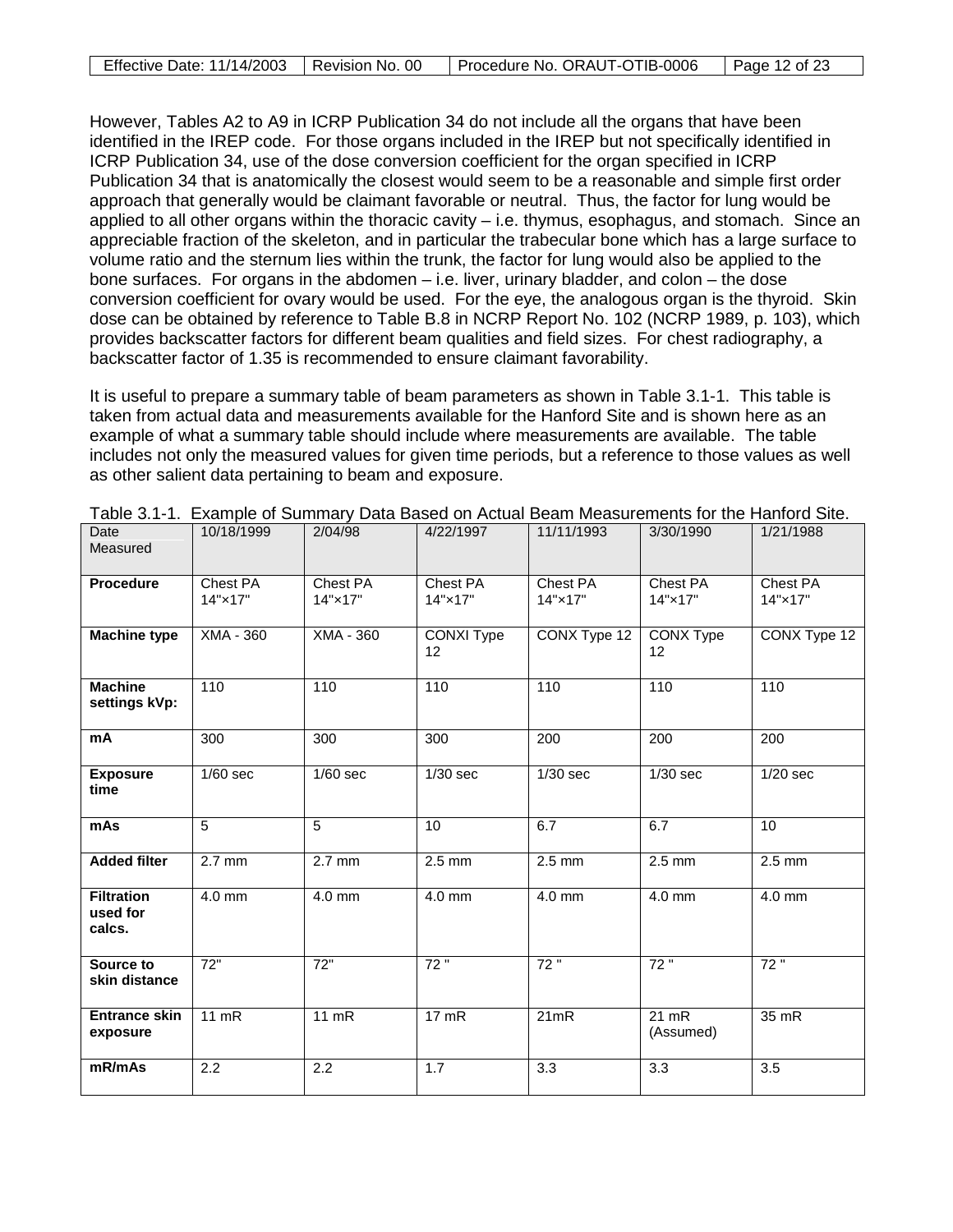| <b>Effective Date: 11/14/2003</b> | Revision No. 00 | Procedure No. ORAUT-OTIB-0006 | Page 13 of 23 |
|-----------------------------------|-----------------|-------------------------------|---------------|

| Date<br>Measured | 10/18/1999                                            | 2/04/98                                               | 4/22/1997                                             | 11/11/1993                                            | 3/30/1990                                                                                                                     | 1/21/1988                                             |
|------------------|-------------------------------------------------------|-------------------------------------------------------|-------------------------------------------------------|-------------------------------------------------------|-------------------------------------------------------------------------------------------------------------------------------|-------------------------------------------------------|
| Date range       |                                                       | $2/98$ to date                                        | 4/97 to 2/98                                          |                                                       | 3/90 to 4/97                                                                                                                  |                                                       |
| <b>Reference</b> | Washington<br>State Dept. of<br>Health<br>Measurement | Washington<br>State Dept. of<br>Health<br>Measurement | Washington<br>State Dept. of<br>Health<br>Measurement | Washington<br>State Dept. of<br>Health<br>Measurement | Measured at<br>11.7 $mR$ by<br>State, The<br>1993 value<br>was used, as it<br>was higher for<br>same<br>settings&<br>machine. | Washington<br>State Dept. Of<br>Health<br>Measurement |

| Date Measured                 | 1/20/1988                                                 | 1/28/1983                                      | 4/12/1959                                             | 2/1/1946                     | Before 2/46                                                                                     |
|-------------------------------|-----------------------------------------------------------|------------------------------------------------|-------------------------------------------------------|------------------------------|-------------------------------------------------------------------------------------------------|
| Procedure                     | Chest PA 14"x17"                                          | Chest PA 14"x17"                               | Chest PA 14"x17"                                      | Chest PA 14"x17"             | Chest PA 14"x17"                                                                                |
| Machine type                  | CONX Type 12                                              | G.E. DXR 750                                   | Unknown                                               | Unknown                      | Unknown                                                                                         |
| Machine settings<br>kVp:      | 110                                                       | 100                                            | 80                                                    | 80                           | Unknown                                                                                         |
| mA                            | 100                                                       | 200                                            | 300                                                   | 500                          | Unknown                                                                                         |
| Exposure time                 | $1/10$ sec                                                | $1/20$ sec                                     | $1/30$ sec                                            | $1/20$ sec                   | Unknown                                                                                         |
| mAs                           | 10                                                        | 10                                             | 10                                                    | 25                           | Unknown                                                                                         |
| <b>Added filter</b>           | $2.5$ mm                                                  | $2.5$ mm                                       | $1.5$ mm                                              | $1.5$ mm                     | $1.5$ mm                                                                                        |
| Filtration used for<br>calcs. | $4.0$ mm                                                  | $2.5$ mm                                       | $2.5$ mm                                              | $2.5$ mm                     | $2.5$ mm                                                                                        |
| Source to skin<br>distance    | 72"                                                       | 72"                                            | 72"                                                   | 72"                          | 72"                                                                                             |
| Entrance skin<br>exposure     | 35 mR                                                     | $35$ mR                                        | $40$ mR                                               | $79$ mR                      | $120$ mR                                                                                        |
| mR/mAs                        | 3.5                                                       | 3.5                                            | 4                                                     | 3.2                          | Unknown                                                                                         |
| Date range                    |                                                           | 1/83 to 3/90                                   | 4/59 to 1/83                                          | 2/46 to 4/59                 |                                                                                                 |
| Reference                     | <b>Washington State</b><br>Dept. of Health<br>Measurement | Kathren to Heid<br>memorandum<br>Dated 1/28/83 | Rising & Soldat<br>letter to Norwood<br>dated 4/30/59 | Mancuso et al.<br>Dated 1966 | Based on<br>experience &<br>references of<br>early 1940s x-ray<br>dose. Assumed<br>for Hanford. |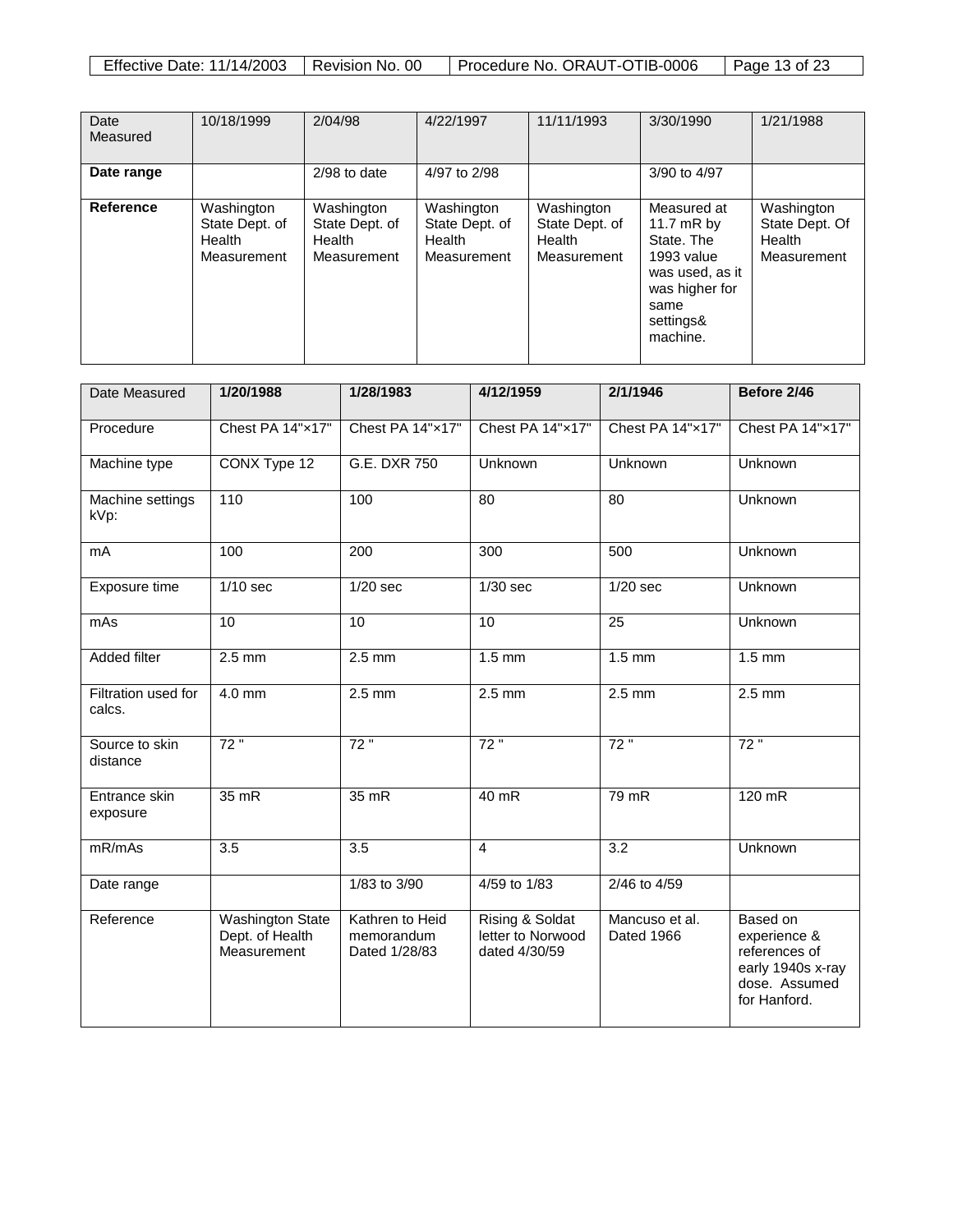| Effective Date: 11/14/2003   Revision No. 00 | Procedure No. ORAUT-OTIB-0006 | Page 14 of 23 |
|----------------------------------------------|-------------------------------|---------------|

## **3.2 RECONSTRUCTION USING TECHNIQUE FACTORS**

When beam measurement data are unavailable, as is likely to be the case, technique factors can be used to obtain reasonable estimates of exposure. The basic data required are kVp, filtration, exposure in mAs, and distance. Beam output data are available from a number of publications, including NCRP Report No. 102 (NCRP 1989). Table B.3 in this report (p. 99) provides average air kerma rates for medical diagnostic x-ray equipment operating at various kVps with 2.5 mm Al filtration at distances from 30 to 182 cm from the source. Correction for different thickness of Al filtration can be made by reference to Table 2.6-1. Alternatively, Figure B.1 (p. 109) in NCRP Report No. 102 provides a graphical representation of air kerma at 100 cm for various values of kVp and filter thickness > 2.5 mm Al. Using these tables, a reasonable estimate of beam output and hence entrance kerma can be obtained. Once the entrance kerma has been determined, organ doses are determined in the manner described above for reconstruction using measurement data.

# **3.3 RECONSTRUCTION USING DEFAULT VALUES**

Default values of entrance kerma have been developed for the three most commonly used occupational medical diagnostic x-ray procedures: PA chest radiography; lateral chest radiography; photofluorographic chest films when actual measurement data or knowledge of technique factors are absent. The default values are considered to be maxima developed from review of patient doses as reported in the literature, machine characteristics, and knowledge of x-ray procedures used during the time periods indicated. Sufficient conservatism was included in the determination of the default values to ensure with near certainty (99+ per cent confidence) that the actual exposures from the specified procedures would not exceed the default values, thus ensuring claimant favorability. In determining these factors, it was assumed that a minimum of filtration was used along with low kilovoltage techniques, slow film speeds with standard development, and no additional collimation or use of cones. The default entrance kerma values for the three procedures are given in Table 3.3-1.

|               | Entrance kerma, cGy | Entrance kerma, cGy  | Entrance kerma, cGy      |
|---------------|---------------------|----------------------|--------------------------|
| <b>Period</b> | <b>PA chest</b>     | <b>Lateral chest</b> | Photofluorographic chest |
| Pre-1970      | 0.20                | 0.50                 | 3.0                      |
| 1970-1985     | 0.10                | 0.25                 |                          |
| Post 1985     | 0.05                | 0.13                 |                          |

Table 3.3-1. Default Dose Values by Procedure

The above default values can then be used as described above in lieu of actual measurement data or entrance kerma derived from technique factors.

#### **4.0 Application and Reporting of Occupational Medical X-Ray Dose Reconstruction**

Table 4.0-1 provides organ dose conversion factors and organ dose calculations for dose reconstruction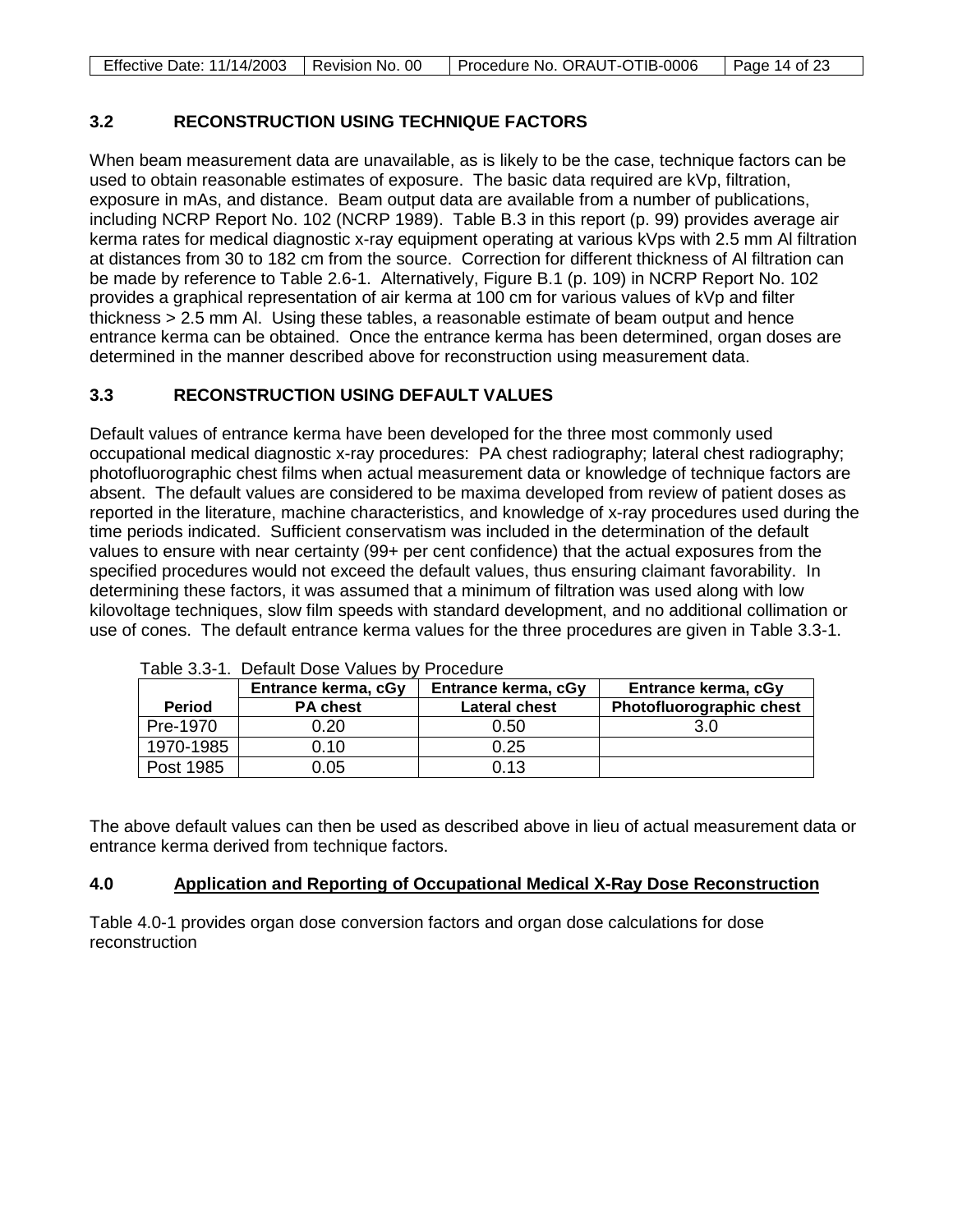| Effective Date: 11/14/2003   Revision No. 00 | Procedure No. ORAUT-OTIB-0006 | Page 15 of 23 |
|----------------------------------------------|-------------------------------|---------------|
|----------------------------------------------|-------------------------------|---------------|

| rable 4.0-1. Organ doses for Delault Entrance Kerma Values<br><b>Organ Dose</b><br><b>Dose Conversion</b><br><b>Organ Dose</b><br>Organ |             |                   |                        |                   |                   |                   |
|-----------------------------------------------------------------------------------------------------------------------------------------|-------------|-------------------|------------------------|-------------------|-------------------|-------------------|
|                                                                                                                                         |             |                   | Factor (mGy per Gy air | <b>Dose PFG</b>   | Pre-1970          | 1970-1985         |
|                                                                                                                                         |             |                   | kerma) <sup>(a)</sup>  | (rem)             | $(rem)$ $(c,d)$   | $rem)$ (c,d)      |
| Organ                                                                                                                                   | <b>View</b> |                   | <b>HVL 2.5 mm AI</b>   |                   |                   |                   |
|                                                                                                                                         |             | Un-<br>collimated | <b>Collimated</b>      | Un-<br>collimated | Un-<br>collimated | <b>Collimated</b> |
| Thyroid                                                                                                                                 | PA          | 347               | $\overline{32}$        | $1.04E + 00$      | $6.94E - 2$       | 3.20E-3           |
|                                                                                                                                         | Lat         | 137               | $\frac{115}{115}$      |                   | 6.85E-2           | 2.88E-2           |
| Eye/Brain                                                                                                                               | PA          | $\overline{32}$   | $\overline{32}$        | 6.90E-2           | 6.40E-3           | 3.20E-3           |
|                                                                                                                                         | Lat         | 137               | $\frac{115}{115}$      |                   | 6.85E-2           | 2.88E-2           |
| Ovaries                                                                                                                                 | PA          | 168               | 1                      | $5.04E-1$         | 3.36E-2           | 1.00E-4           |
|                                                                                                                                         | Lat         | $\overline{57}$   | 0.6                    |                   | 2.85E-2           | 1.50E-4           |
| Liver/Gall                                                                                                                              | PA          | 168               | 1                      | 5.04E-1           | 3.36E-2           | 1.00E-4           |
| <b>Bladder</b>                                                                                                                          | Lat         | $\overline{57}$   | 0.6                    |                   | 2.85E-2           | 1.50E-4           |
| Urinary                                                                                                                                 | PA          | 168               | 1                      | $5.04E-1$         | 3.36E-2           | 1.00E-4           |
| Bladder                                                                                                                                 | Lat         | $\overline{57}$   | 0.6                    |                   | 2.85E-2           | 1.50E-4           |
| Colon                                                                                                                                   | PA          | 168               | 1                      | 5.04E-1           | 3.36E-2           | $1.00E - 4$       |
| Rectum                                                                                                                                  | Lat         | $\overline{57}$   | 0.6                    |                   | 2.85E-2           | 1.50E-4           |
| <b>Testes</b>                                                                                                                           | PA          | 9.1               | 0.01                   | $2.73E-2$         | 1.82E-3           | 1.00E-6           |
|                                                                                                                                         | Lat         | $\overline{3.3}$  | 0.1                    |                   | 1.65E-3           | 2.50E-5           |
| Lungs                                                                                                                                   | PA          | 419               | 419                    | 1.26E+00          | 8.38E-2           | 4.19E-2           |
| (male)                                                                                                                                  | Lat         | 193               | 193                    |                   | 9.65E-2           | 4.83E-2           |
| Lungs                                                                                                                                   | PA          | 451               | 451                    | 1.35E+00          | 9.02E-2           | 4.51E-2           |
| (female)                                                                                                                                | Lat         | 220               | 220                    |                   | 1.10E-1           | 5.50E-2           |
| Thymus                                                                                                                                  | PA          | 451               | 451                    | 1.35E+00          | 9.02E-2           | 4.51E-2           |
|                                                                                                                                         | Lat         | 220               | 220                    |                   | 1.10E-1           | 5.50E-2           |
| Esophagus                                                                                                                               | PA          | 451               | 451                    | 1.35E+00          | 9.02E-2           | 4.51E-2           |
|                                                                                                                                         | Lat         | 220               | 220                    |                   | 1.10E-1           | 5.50E-2           |
| Stomach                                                                                                                                 | PA          | $45\overline{1}$  | 451                    | 1.35E+00          | 9.02E-2           | 4.51E-2           |
|                                                                                                                                         | Lat         | 220               | 220                    |                   | 1.10E-1           | 5.50E-2           |
| <b>Bone</b>                                                                                                                             | PA          | 451               | 451                    | 1.35E+00          | 9.02E-2           | 4.51E-2           |
| <b>Surfaces</b>                                                                                                                         | Lat         | 220               | 220                    |                   | 1.10E-1           | 5.50E-2           |
| Remainder                                                                                                                               | PA          | 451               | 451                    | 1.35E+00          | 9.02E-2           | $4.51E - 2$       |
|                                                                                                                                         | Lat         | 220               | 220                    |                   | 1.10E-1           | 5.50E-2           |
| <b>Breast</b>                                                                                                                           | PA          | 49                | 49                     | $1.47E-1$         | 9.80E-3           | 4.90E-3           |
|                                                                                                                                         | Lat         | 255               | 255                    |                   | 1.28E-1           | 6.38E-2           |
| <b>Uterus</b>                                                                                                                           | PA          | 149               | 1.3                    | 4.47E-1           | 2.98E-2           | 1.30E-4           |
|                                                                                                                                         | Lat         | 43                | 0.6                    |                   | $2.15E-2$         | 1.50E-4           |
| <b>Bone</b>                                                                                                                             | PA          | $\overline{92}$   | 92                     | 2.76E-1           | 1.84E-2           | $9.20E - 3$       |
| Marrow                                                                                                                                  | Lat         | $\overline{37}$   | $\overline{37}$        |                   | 1.85E-2           | 9.25E-3           |
| (male)                                                                                                                                  |             |                   |                        |                   |                   |                   |
| Bone                                                                                                                                    | PA          | 86                | 86                     | 2.58E-1           | 1.72E-2           | 8.60E-3           |
| Marrow<br>(female)                                                                                                                      | Lat         | 29                | 29                     |                   | 1.45E-2           | 7.25E-3           |
| <b>Total Body</b>                                                                                                                       | PA          | 131               | 131                    | 3.93E-1           | 2.62E-2           | $1.31E-2$         |
| (male)                                                                                                                                  | Lat $(b)$   | 64                | 64                     |                   | 3.20E-2           | 1.60E-2           |
| <b>Total Body</b>                                                                                                                       | PA          | 118               | 118                    | 3.54E-1           | 2.36E-2           | $1.18E-2$         |
| (female)                                                                                                                                | Lat $(b)$   | 60                | 60                     |                   | 3.00E-2           | 1.50E-2           |
| Skin (e)                                                                                                                                | PA          |                   |                        | 4.05E+00          | 2.70E-1           | 1.35E-1           |
|                                                                                                                                         | Lat         |                   |                        |                   | 6.75E-1           | 3.38E-1           |

Table 4.0-1. Organ doses for Default Entrance Kerma Values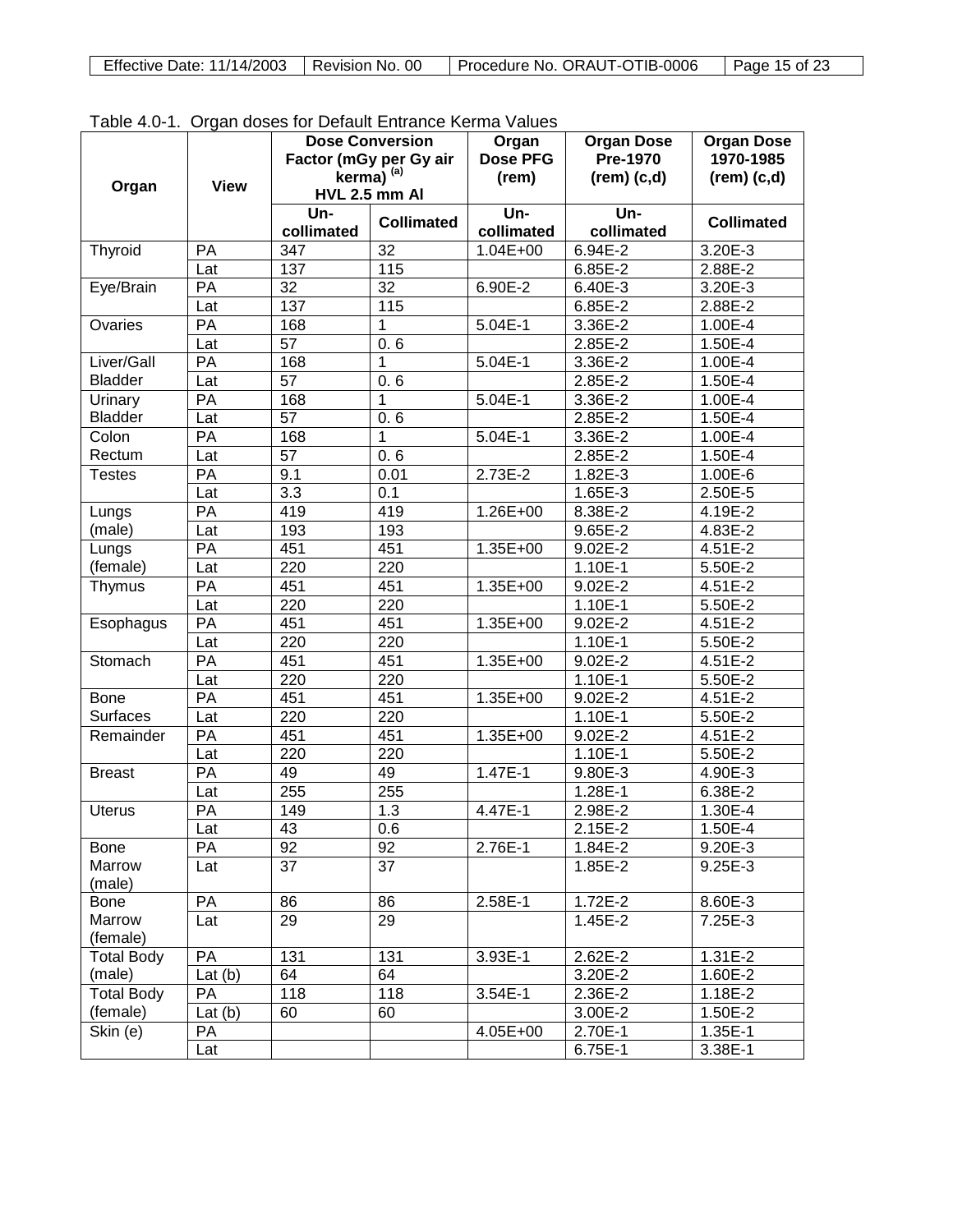| Effective Date: 11/14/2003   Revision No. 00<br>Procedure No. ORAUT-OTIB-0006 |  |  |               |
|-------------------------------------------------------------------------------|--|--|---------------|
|                                                                               |  |  | Page 16 of 23 |

| Organ              | <b>Chest</b> | $1$ able $\pm .0$ T. Organ doses for Delaght Entrance Kenna values (contru)<br><b>Dose Conversion Factor</b> | <b>Organ Dose</b> |
|--------------------|--------------|--------------------------------------------------------------------------------------------------------------|-------------------|
|                    | <b>View</b>  | (mGy per Gy air kerma)                                                                                       | <b>Post 1985</b>  |
|                    |              | HVL 4.0 mm $AI^{(a)}$                                                                                        | $(rem)$ $(c,d)$   |
|                    |              | <b>Collimated</b>                                                                                            | <b>Collimated</b> |
| Thyroid            | <b>PA</b>    | 78                                                                                                           | 3.90E-3           |
|                    | Lat          | 164                                                                                                          | 2.13E-2           |
| Eye/Brain          | PA           | 78                                                                                                           | 3.90E-3           |
|                    | Lat          | 164                                                                                                          | $2.13E-2$         |
| Ovaries            | <b>PA</b>    | 5.2                                                                                                          | 2.60E-4           |
|                    | Lat          | $\overline{2.5}$                                                                                             | 3.25E-4           |
| Liver/Gall         | PA           | 5.2                                                                                                          | 2.60E-4           |
| <b>Bladder</b>     | Lat          | 2.5                                                                                                          | 3.25E-4           |
| Urinary            | <b>PA</b>    | 5.2                                                                                                          | 2.60E-4           |
| <b>Bladder</b>     | Lat          | 2.5                                                                                                          | 3.25E-4           |
| Colon/Rectum       | PA           | 5.2                                                                                                          | 2.60E-4           |
|                    | Lat          | 2.5                                                                                                          | 3.25E-4           |
| <b>Testes</b>      | PA           | 0.01                                                                                                         | 5.00E-7           |
|                    | Lat          | 0.1                                                                                                          | 1.30E-5           |
| Lungs (male)       | PA           | 628                                                                                                          | $3.14E-2$         |
|                    | Lat          | 313                                                                                                          | 4.07E-2           |
| Lungs              | PA           | 674                                                                                                          | $3.37E - 2$       |
| (female)           | Lat          | 351                                                                                                          | 4.56E-2           |
| Thymus             | PA           | 674                                                                                                          | 3.37E-2           |
|                    | Lat          | 351                                                                                                          | 4.56E-2           |
| Esophagus          | PA           | 674                                                                                                          | 3.37E-2           |
|                    | Lat          | 351                                                                                                          | 4.56E-2           |
| Stomach            | PA           | 674                                                                                                          | 3.37E-2           |
|                    | Lat          | 351                                                                                                          | 4.56E-2           |
| <b>Bone</b>        | <b>PA</b>    | 674                                                                                                          | 3.37E-2           |
| <b>Surfaces</b>    | Lat          | 351                                                                                                          | 4.56E-2           |
| Remainder          | PA           | 674                                                                                                          | 3.37E-2           |
|                    | Lat          | 351                                                                                                          | 4.56E-2           |
| <b>Breast</b>      | PA           | 116                                                                                                          | 5.80E-3           |
|                    | Lat          | 343                                                                                                          | 4.46E-2           |
| <b>Uterus</b>      | РA           | 5.2                                                                                                          | 2.60E-4           |
|                    | Lat          | 2.1                                                                                                          | 2.73E-4           |
| <b>Bone Marrow</b> | PA           | 178                                                                                                          | 8.90E-3           |
| (male)             | Lat          | 76                                                                                                           | 9.88E-3           |
| <b>Bone Marrow</b> | PA           | 172                                                                                                          | 8.60E-3           |
| (female)           | Lat          | 59                                                                                                           | 7.67E-3           |
| <b>Total Body</b>  | PA           | 192                                                                                                          | 9.60E-3           |
| (male)             | Lat          | 106                                                                                                          | 1.38E-2           |
| <b>Total Body</b>  | PA           | 178                                                                                                          | 8.90E-3           |
| (female)           | Lat          | 99                                                                                                           | 1.29E-2           |
| Skin (f)           | PA           |                                                                                                              | 7.00E-2           |
|                    | Lat          |                                                                                                              | $1.82E-1$         |

Table 4.0-1. Organ doses for Default Entrance Kerma Values (cont'd)

a. Dose conversion Factors from Tables A.2 through A.9, ICRP Publication 34 (1982).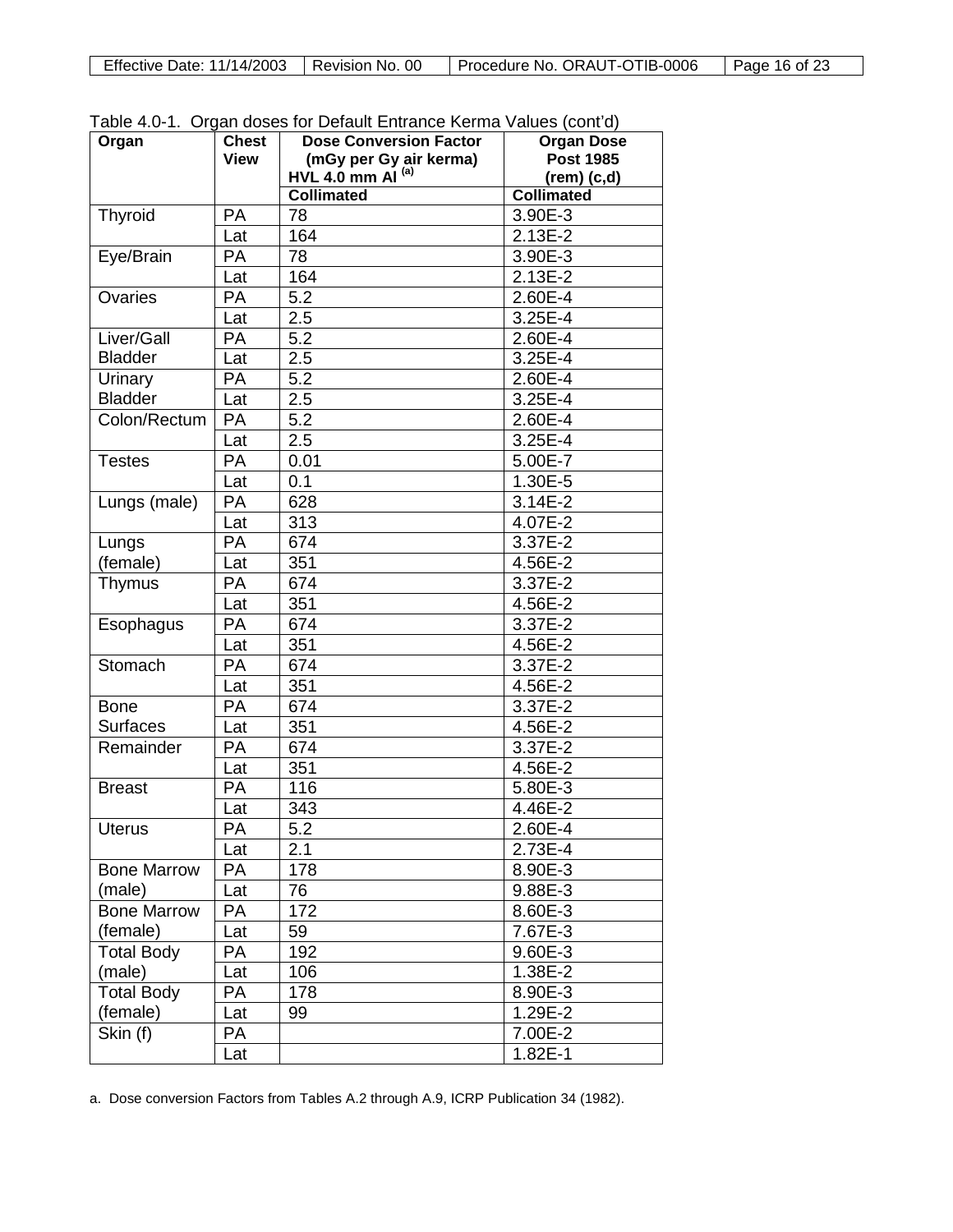b. The values for lateral x-rays from ICRP 34 (1982) appear to be switched in Table A9. All the other values for male to female

dose have the male values higher than the female. The factor were changed to agree with the other factors listed for other HVLs

c. Source to Imaged-Distance 183 cm.

d. Image Receptor Size (cm) 35.6 x 43.2

e. Calculated using backscatter factor of 1.35 from NCRP Report 102, Table B-3

f. Calculated using backscatter factor of 1.35 from NCRP Report 102, Table B-3

#### **5.0 Photofluorography**

Photofluorography, also known as photoroentgenography, was utilized for routine chest radiography and, as well documented in the literature, typically produces higher patient doses than conventional radiography (Braestrup 1958, p. 140; Laughlin et al. 1957; Moeller, Terrill and Ingraham 1953). It is reasonable to presume that at least some of the occupational medical diagnostic chest x-rays with the DOE and its predecessor organizations were accomplished by photofluorography, and in the absence of data to the contrary, the use of photofluorography should be assumed to ensure claimant favorable dose reconstructions. Photofluorography differed from conventional radiography with film in that while kVp and mA settings could be manipulated by the technician, the exposure time was regulated by the amount of light generated in the photofluorographic unit, with a cutoff or maximum exposure time. An exposure of 15 mAs (150 mA for 0.1 second) was sufficient to produce a satisfactory image on 35 mm film; larger film required greater exposures (Sante 1954, p. 129).

Typical operating parameters reported for 1950's photofluorography were 24 mAs at 83 kVp at a target to film distance of 36 inches (Braestrup 1958, p. 143), and 30 mAs at 90 kVp with a target to film distance of 40 inches and 2.4 mm added filtration. In the absence of data, added filtration of 2.5 mm should be assumed for dose determinations and is claimant favorable. The reported gonadal doses equated to 0.15 and 0.36, respectively, for females and males in the United Kingdom (Stafford and Vance 1957), and 1 and 2 mrad, respectively for females and males, in an American study (Laughlin et al. 1957). In another study in the U.S., (Feldman et al.) reported gonadal exposures equivalent to doses of 0.73 for males and 15 mrad for females, the large difference being attributable to assumed collimation. Data in the literature indicate an ESE in the region of about 0.5 to 1 R (Laughlin et al. 1957; Feldman et al. 1958; Moeller, Terrill and Ingraham 1953). Measurements at the Hanford site indicated that for a 60 mAs photofluorography exposure at 100 kVp, the ESE was 1.53 R (Rising and Soldat 1959), which is likely an upper limit value based on a large patient and is consistent with an ESE of about 600-700 mR for a 24-30 mAs exposure at somewhat lower kVp. Thus, although the Hanford measured value is likely an upper limit and hence an overstatement of the actual exposure from photofluorography to the average patient, this 1.53R ESE value should be used in the absence of data to ensure claimant favorability.

Organ doses for chest photofluorography are calculated in an analogous manner to organ doses calculated for conventional radiography using the entrance kerma values. Table 4.0-1 provides dose conversion factors for the ICRP organs based on a distance of 102 cm and beam quality of 2.5 mm Al HVL. Where entrance kerma values are unavailable, default values for organ doses should be used; these are given in Table 5.1-2.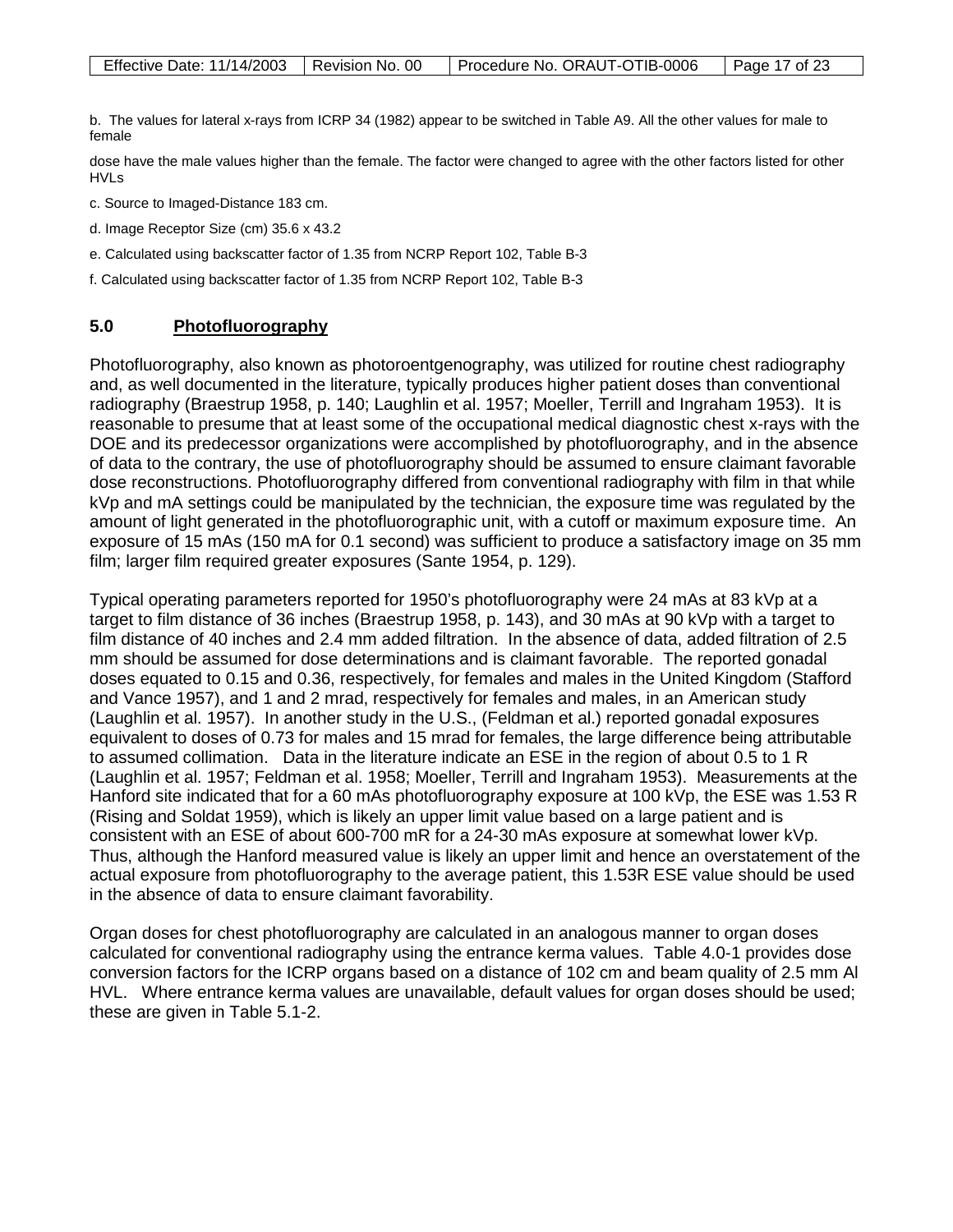| Effective Date: 11/14/2003   Revision No. 00 | Procedure No. ORAUT-OTIB-0006 | Page 18 of 23 |
|----------------------------------------------|-------------------------------|---------------|

### **5.1 RECONSTRUCTION OF ORGAN DOSE FROM RADIOGRAPHY EQUIPMENT USING MINIMAL COLLIMATION**

Prior to about1970, x-ray measurement data, techniques, or beam port information may not be available to estimate the collimation of the x-ray beam. Several papers in the literature have considered the effects of cone size and centering on the organ dose, and concluded that filtration, kVp, and the smallest possible cone size were most important to reduce these doses. Due to the reported variation in the literature and measurement data on the effects of collimation, it is claimant favorable to assume minimal or no additional external collimation was used when measurement data, technique, or other information to describe the collimation are not available for x-ray procedures performed prior to 1970.

Without collimation, organs normally outside of the primary beam, are exposed to the primary beam. This necessitates the use of dose conversion factors from ICRP 34 other than those for a PA or lat chest x-ray, since ICRP 34 dose conversion factors are based on properly collimated beams. For uncollimated beams used prior to 1970, the following substitute dose conversion factors were used:

| <b>Organ of Interest</b>                     | Substitute View and Organ for Which the<br>Dose Conversion to Use for Uncollimated<br><b>Beam</b>         |
|----------------------------------------------|-----------------------------------------------------------------------------------------------------------|
| <b>Thyroid</b>                               | AP; Cervical spine corrected for depth by a<br>factor of 0.4 (NCRP 102, Table B-8)<br>Lat; Cervical spine |
| Eye/brain                                    | PA and lat; Skull                                                                                         |
| Ovaries and analogues, testes, and<br>uterus | PA and lat; Abdomen                                                                                       |

#### **6.0 Uncertainty Analysis for Diagnostic Medical x-Ray Doses**

Error (deviation from the correct, true, or conventionally accepted value of a quantity) and uncertainty (defined in terms of the potential range of a stated, measured, assumed, or otherwise determined value of a quantity) provide an indication of the confidence or validity of the dose estimates. Error implies knowledge of what the correct or actual value is, which is, of course, not known. Therefore, the more appropriate factor is uncertainty, which is expressed in terms of a confidence level, which in turn is expressed as a percent. Thus, the 99% confidence level indicates that the correct or true value, although not actually known, has a 99% probability of falling within the range cited. The statement of confidence level typically includes all potential sources of error, both random and systematic; the precision or reproducibility of the measurement; and accuracy, or how close the measurement or estimate of dose comes to the actual or correct value.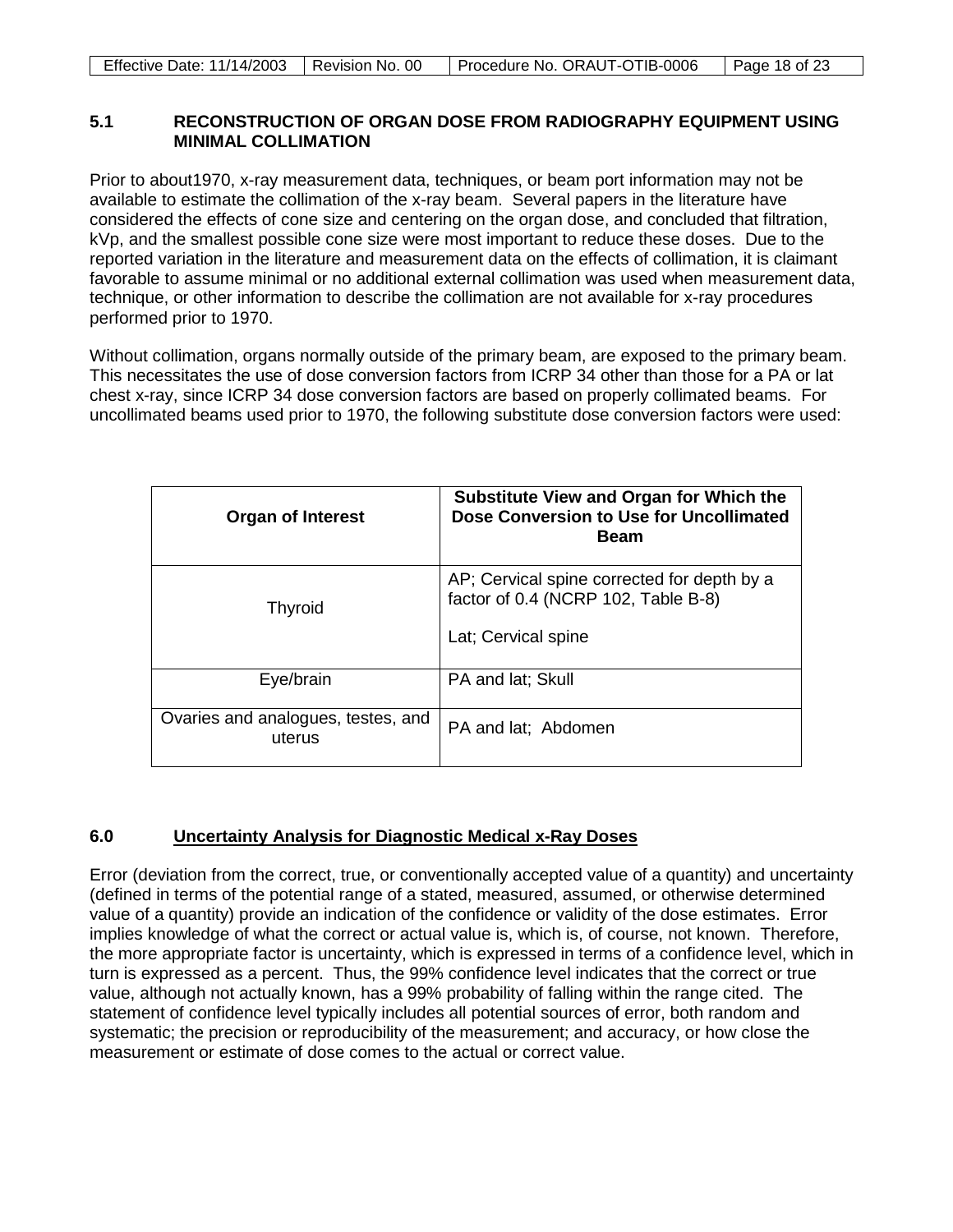| Effective Date: 11/14/2003   Revision No. 00 | Procedure No. ORAUT-OTIB-0006   Page 19 of 23 |  |
|----------------------------------------------|-----------------------------------------------|--|

In theory, a large number of factors can introduce uncertainties or affect the X-ray machine output intensity and dose to the worker. However in practice only five factors can be reasonably considered to have a meaningful or significant impact on dose uncertainty. These are:

- 1. Measurement error
- 2. Variation in applied kilovoltage
- 3. Variation in beam current
- 4. Variation in exposure time
- 5. Distance from the worker to the source of the X-rays (SSD)

The influence of such other factors as use of screens, grids, reciprocity failure, film speed, and development, while potentially variable, do not affect the beam output intensity per se except indirectly insofar as these may determine the exposure settings (i.e. kVp, mA, and time) used.

Medical x-ray doses, when measured, were largely derived from actual measurement of X-ray machine output with R-meters or similar ionization chamber devices suitably designed for measurement of photons in the medical x-ray energy range. If properly calibrated and used, R-meters and similar instruments typically and historically have had an uncertainty of  $+2\%$  for photon energies below 400 keV (Kathren and Larson 1969). Although more recent versions of these instruments might provide a somewhat smaller uncertainty, perhaps on the order of + 1% (NBS 1985, 1988), for conservatism, the uncertainty range of + 2% should be applied to measurements of X-ray intensity.

Theoretically, for a given set of machine settings and parameters, X-ray output should be constant and unvarying. However, this is not true in practice. Although output is essentially constant unless focal spot loading occurs, as might be the case when the power rating of the machine is exceeded, it is unlikely that power ratings were ever exceeded because such an event would be difficult to achieve in practice and could result in damage to the X-ray tube. However, even with the use of constant voltage transformers to control line voltages, slight variations might occur in line voltage input or other internal voltages, which in turn could alter the kVp of the output beam. In general, for a given kVp setting, variation in kVp falls within + 5% of the machine setting (Seibert et al. 1991). Since as noted above, beam intensity is approximately proportional to the 1.7 power of the applied kilovoltage; this translates to an uncertainty of approximately  $\pm$  8.6% with respect to output beam intensity in the 80 to 100 kVp range used for diagnostic chest radiographs. For conservatism, this is rounded up to + 9%.

Similarly, slight variations in tube current are normal; as a tube ages, or heats up from use, current can change and typically will drop. With all other factors constant, beam intensity will be reduced in direct proportion to the change in tube current. Typically, the reduction in beam output from current variation is not more than a few percent under normal operating conditions; large decreases are readily detectable and manifest themselves as underexposed radiographs and result in maintenance on the machine to restore the output or, as a temporary measure, an increase in the current or kVp to provide the necessary intensity for proper radiography. For a given kVp setting, the output of the beam is a function of the tube current, which in turn is measured by a milliammeter, which measures average tube current. The measurement is subject to uncertainties; there might be minor changes in output as the tube heats from normal use. These variations are typically small, and the estimated uncertainty in beam intensity or output attributable to current variation is  $+5\%$ .

Another parameter that has potential to affect the dose from a diagnostic radiograph, perhaps significantly, is the time of exposure. The potential importance of this parameter is underscored by noting that virtually all medical diagnostic medical x-ray units used in the DOE complex were of the full wave rectified type. A full wave rectified machine produces 120 pulses of X-rays per second. Thus, in a typical radiographic exposure time of 1/20 of a second, only six pulses would result. A small error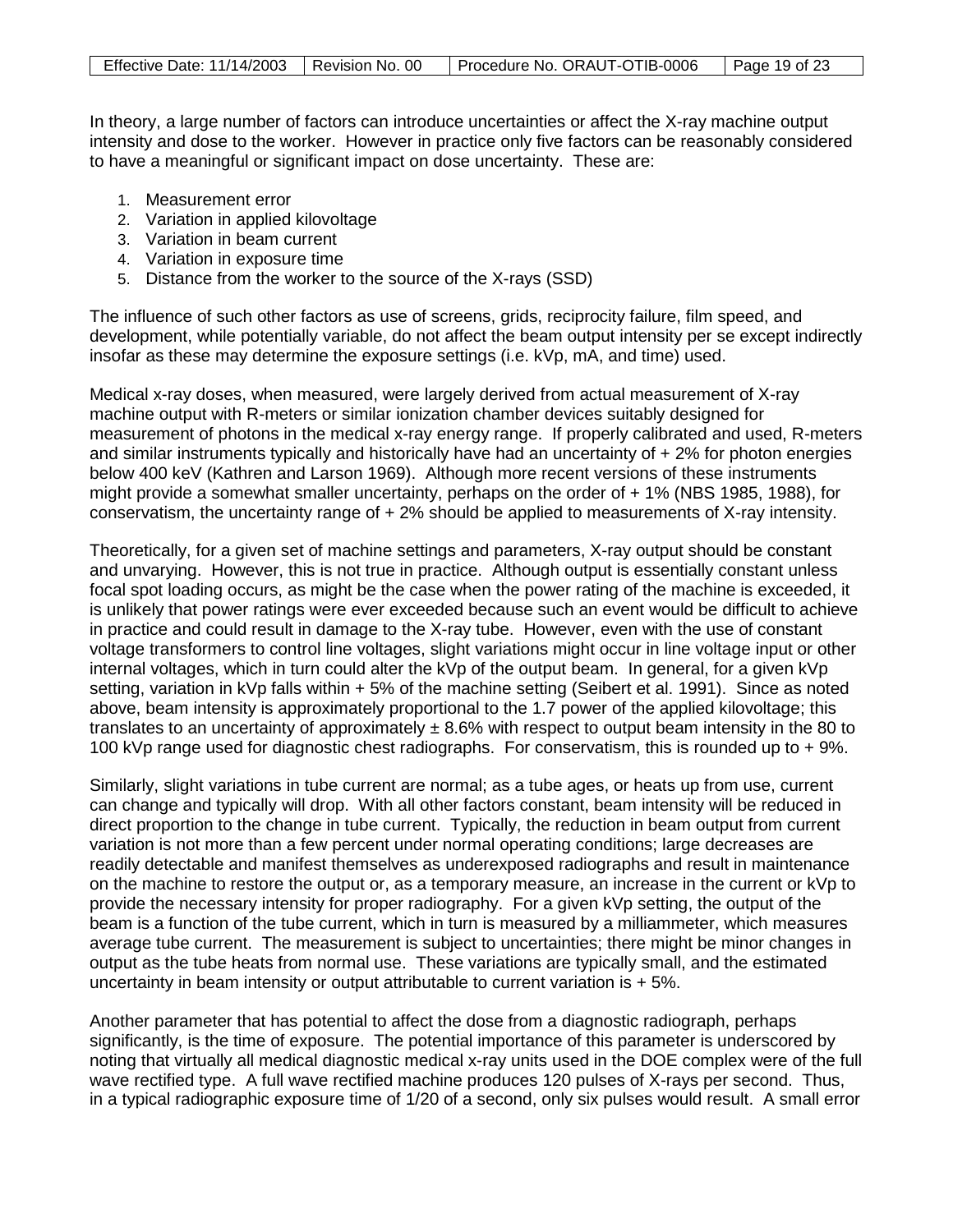| Effective Date: 11/14/2003   Revision No. 00 | Procedure No. ORAUT-OTIB-0006 | $\vert$ Page 20 of 23 |
|----------------------------------------------|-------------------------------|-----------------------|
|----------------------------------------------|-------------------------------|-----------------------|

in the timer that resulted in a change of only  $+1$  pulse would correspondingly affect the output by  $+$ 17%; for an exposure time of 1/30 of a second, the change in output corresponding to a deviation of + 1 pulse is + 25%. Early mechanical timers were notoriously inaccurate; accuracy improved significantly with the introduction of electronic timers. Measurements of reproducibility made in the late 1980s and beyond by the State of Washington for the machines at Hanford suggest that the timers, and indeed the entire X-ray output, were fairly constant. However, for conservatism, the assumed uncertainty in beam output attributable to timers has been taken to be  $+25\%$ .

The final factor likely to affect worker dose relates to distance from the source of the X-rays, which is an important determinant of the entrance skin exposure from which organ doses are calculationally derived. For a given individual, the SSD will be determined largely by the body thickness of the worker and the accuracy of the positioning. For a typical worker, the estimated variation in SSD is no more than a few centimeters, with an upper limit of perhaps 7.5 cm. Using inverse square, this indicates an uncertainty of + 10% from this source.

There are two approaches to determine the combined uncertainty from the five potential sources of dose uncertainty listed above. The first, and most conservative in that it gives the greatest range, would be to assume that the uncertainties are additive, which would give an uncertainty range of  $2 + 9$  $+5 + 25 + 10 = +51\%$ . However, a more reasonable approach would be to assume that the uncertainties are in fact random, and to compute the statistical root mean square (RMS) value. The RMS value is simply the square root of the sum of the squares, and computes as + 28.9%. Rounding this up to + 30% would seem to provide an adequate and suitably conservative indication of uncertainty. Thus, for an individual ESE or derived organ dose, an uncertainty of + 30% at the 99% confidence level can be assumed; for further conservatism it might be appropriate to assume that errors are all positive, and only + 30% should be used.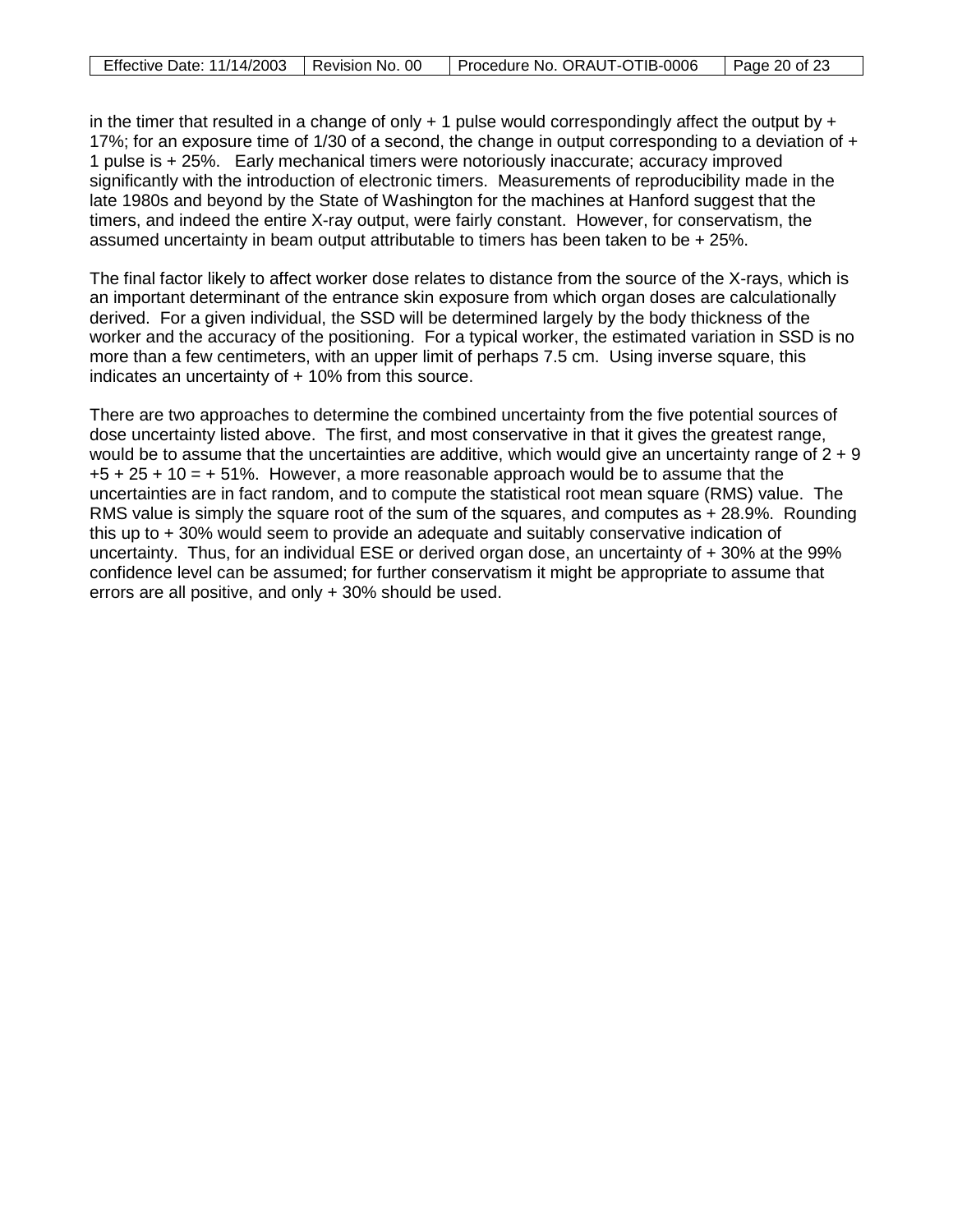# **REFERENCES**

Braestrup, C. B. Radiation Protection. Charles C. Thomas, Springfield. 1958

- Cahoon, John B. Formulating X-Ray Technics. Durham: Duke University Press. 1961. p. 183.
- Cameron, J. F. 1970. Radiological Health Handbook. Revised Edition (Compiled and Edited by the Bureau of Radiological Health). Rockville: U.S. Department of Health, Education and Welfare. P. 159.
- Cardarelli, J., H. Spitz, C. Rice, R. Buncher, H. Elson and P. Succop. 2002. "Significance of Radiation Exposure From Work-Related Chest X-Rays for Epidemiological Studies of Radiation Workers". Amer. J. Indust. Med. 42:490-501.
- Feldman, A., Babcock, G. C. Lanier, R. R., and Morkovin, D. 1958. "Gonadal Exposure Dose from Diagnostic X-ray Procedures". Radiology 71:197-207.
- Fifth International Congress on Radiology (ICR). 1937. Recommendations of the International Committee for Radiological Units. Radiology 29:634.
- Fuchs, Arthur W. Principles of Radiographic Exposure and Processing". Springfield: Charles W, Thomas. 1958. p. 184.
- Glasser, O., E. H. Quimby, L. S. Taylor and J. L. Weatherwax. Physical Foundations of Radiology. New York: Paul B. Hoeber, Inc. (1944).
- Gray, J. A. "Safety (Risk) of Diagnostic Radiology Exposures", Chapter 4 in Radiation and Risk. Reston: American College of Radiology. 1993. p. 15.
- Handloser, J. S. 1951. "Radiation Doses from Diagnostic X-ray Studies". Radiology 57:252-254.
- International Commission on Radiological Protection. 1982. "Protection of the Patient in Diagnostic Radiology". ICRP Publication 34. Annals of the ICRP. 9(2/3):1-82.
- International Commission on Radiation Units and Measurements (ICRU . Fifth International Congress of Radiology. 1937. Recommendations of the International Committee for Radiological Units. Radiology 29:634.
- International Commission on Radiation Units and Measurements (ICRU). "Fundamental Quantities and Units for Ionizing Radiation". ICRU Report 60. " Bethesda: International Commission on Radiation Units and Measurements (1998).
- Kathren, R. L. 1965. "Spectral and Output Measurements of a Wide Beam K Fluorescence Radiator," in Hazards Control Quarterly Report No. 20, U.S. Atomic Energy Commission Report UCRL 14151, pp. 1 5.
- Kathren, R. L. and H. V. Larson. 1969. "Radiological Calibration and Standardization for Health Physics: A Program, a Plea, and a Proposal". Health Phys. 16:778-782.
- Kathren, R. L. and G. R. Petersen. 1989. "Units and Terminology of Radiation Measurement: A Primer for the Epidemiologist". Amer. J. Epidemiol. 130:1076-1087.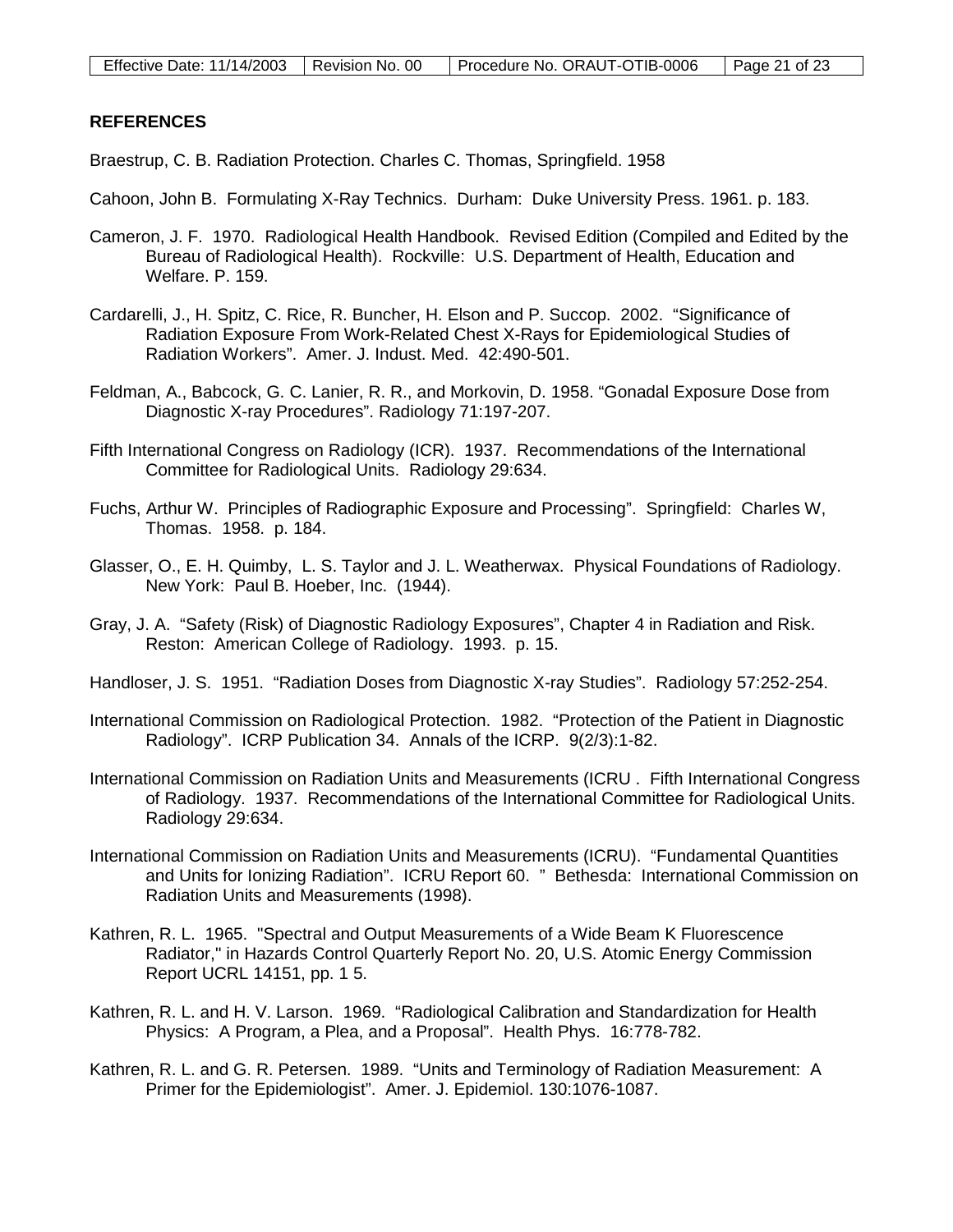- Laughlin, J. S., M. L. Muerk, I Pullman and R. S. Sherman. 1957. "Bone, Skin and Gonadal Doses in Routine Diagnostic Procedures. American Journal of Roentgenology, Radium Therapy and Nuclear Medicine 78:197-983
- Lincoln, T. A. and Gupton, E. D. 1957. Radiation Doses in Diagnostic X-ray Procedures". Radiology 71:208-215.
- Magie, W. F. 1896. American Journal of Medical Science 111:251-255.
- Moeller, D. W., J. G. Terrill and S. C. Ingraham. 1953 "Radiation Exposure in the United States". Public Health Reports 67:57-65.
- Morgan, R. H. and K. E. Corrigan, Eds. Handbook of Radiology. Chicago: The Year Book Publishers, Inc. (1955).
- National Bureau of Standards (NBS). X-Ray Protection. National Bureau of Standards Handbook 20. U.S. Government Printing Office, Washington (1936).
- National Bureau of Standards (NBS). "Medical X-ray Protection Up To Two Million Volts", National Bureau of Standards Handbook 41. Washington: U.S. Government Printing Office (1949).
- National Bureau of Standards (NBS). "X-ray Protection", National Bureau of Standards Handbook 60. Washington: U.S. Government Printing Office (1955).
- National Bureau of Standards (NBS; now National Institute of Standards and Technology. Calibration and Related Services. NBS Special Publication 250. Gaithersburg: U.S. Department of Commerce. 1985.
- National Bureau of Standards (NBS; now National Institute of Standards and Technology. Calibration of X-ray and Gamma Ray Measuring Instrument. NBS Publication 250-16. Gaithersburg: U.S. Department of Commerce. 1988.
- National Council on Radiation Protection and Measurements (NCRP). "Medical X-Ray and Gamma-Ray Protection for Energies Up To 10 MeV". NCRP Report No. 33. Washington: National Council on Radiation Protection and Measurements (1968).
- National Council on Radiation Protection and Measurements (NCRP). "SI Units in Radiation Protection and Measurement". NCRP Report No. 82. Bethesda: National Council on Radiation Protection and Measurements (1985).
- National Council on Radiation Protection and Measurements (NCRP). "Medical X-Ray, Electron Beam and Gamma-Ray Protection for Energies up to 50 MeV [Equipment Design, Performance and Use]". NCRP Report No. 102. Bethesda: National Council on Radiation Protection and Measurements (1989).
- Office of Compensation Analysis and Support (OCAS). "External Dose Implementation Guideline". Report OCAS-IG-0001, Rev. 1. Cincinnati: National Institute of Occupational Safety and Health. (August 2002).